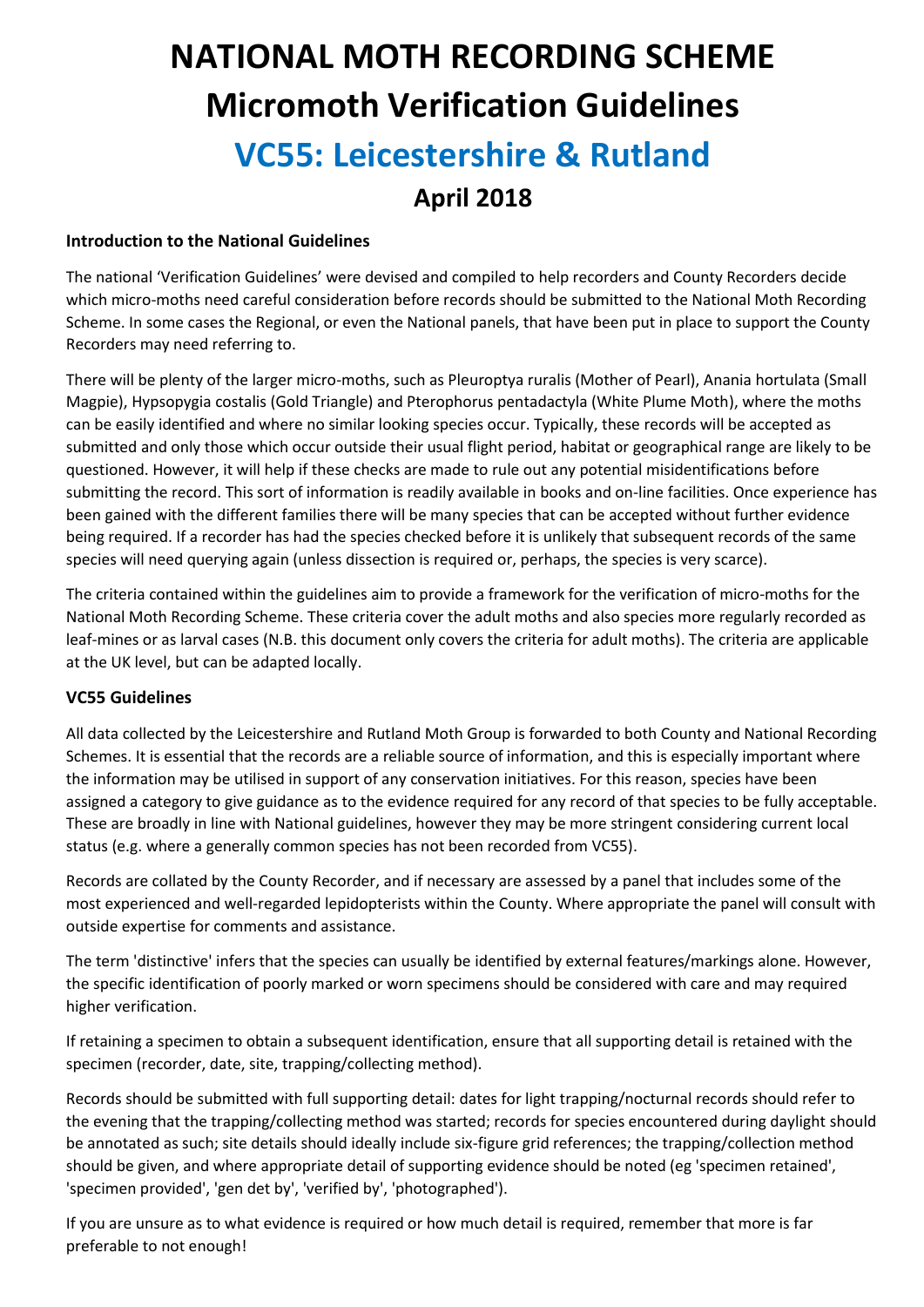# **Adult Micromoth Recording Categories - VC55**

#### **Category 1:**

#### **Distinctive species that are unlikely to be confused with others, and are generally common in VC55.**

Records will usually be accepted without supporting evidence. This category generally applies to species that will quickly become familiar to those gaining experience in micromoths.

#### **Category 2:**

#### **Species that can be confused with others, or which may be uncommon/scarce in VC55.**

Good quality photographs or a specimen may be required, or seek verification from an experienced recorder. If previously submitted records from the recorder or for the site have been accepted, then Category 1 criteria apply. In effect, records will be accepted from experienced micromoth recorders, without supporting evidence.

#### **Category 3:**

**Rare or very scarce species in VC55 (including some adventive/immigrant species).**

A clear set of photographs. showing all critical identification features is required, and/or a voucher specimen may be necessary - check with the County Recorder before releasing the moth.

#### **Category 4**: **(Dissection Required)**

**Species that cannot be reliably identified as adults by external characteristics alone.** Dissection is required to confirm records to full species. Where appropriate, a few species pairs can be recorded as 'aggregates' (e.g. Acleris ferrugana/notana) if not dissected.

#### **Category 5: (Specimen Required)**

**Species where there are currently no previous, confirmed or post-VCH records. A voucher specimen is required.** Contact the County Recorder before releasing the moth or after the moth has been set and identified. In some exceptional circumstances, a clear set of photographs showing all critical identification features may be sufficient to support a record of this species.

#### **Notes on Detailed Listings**

| ABH                            | Agassiz, Beavan & Heckford checklist number (new)                                 |
|--------------------------------|-----------------------------------------------------------------------------------|
| B&F                            | Bradley & Fletcher checklist number (old)                                         |
| Species                        | Micromoth species - N.B. This version only contains details of species already    |
|                                | recorded from VC55; for other species (all of which will be Category 5), details  |
|                                | can be found in the electronic version.                                           |
| Vernacular                     | Includes only the widely accepted vernacular names. Whilst other micromoths       |
|                                | may have been given a vernacular name, such names are not commonly                |
|                                | known/used by experienced micromoth recorders and should therefore be             |
|                                | avoided for record submission purposes                                            |
| VC55 Listed                    | Y = Yes, the species has been recorded from VC55 (provisionally in some           |
|                                | instances)                                                                        |
| First VC55 Record              | Provisional as historical records are still being researched. 1907 probably means |
|                                | it was listed in the Victoria County History of Leicestershire (VCH).             |
| Last VC55 Record               | Only applies to records up to the end of 2016, apart from VC55 firsts in 2017     |
| Records in VC55 Database       | Number of records up to the end of 2016, apart from VC55 firsts in 2017           |
| Specimens in VC55 Collection   | Number of specimens in the VC55 reference collection (held by Leicestershire      |
|                                | Museums Service). In some instances, data from specimens may not yet have         |
|                                | been incorporated into the records database.                                      |
| <b>VC55 Verification Grade</b> | As detailed above                                                                 |
| <b>National Guide Comment</b>  | Comments included in the national guidelines                                      |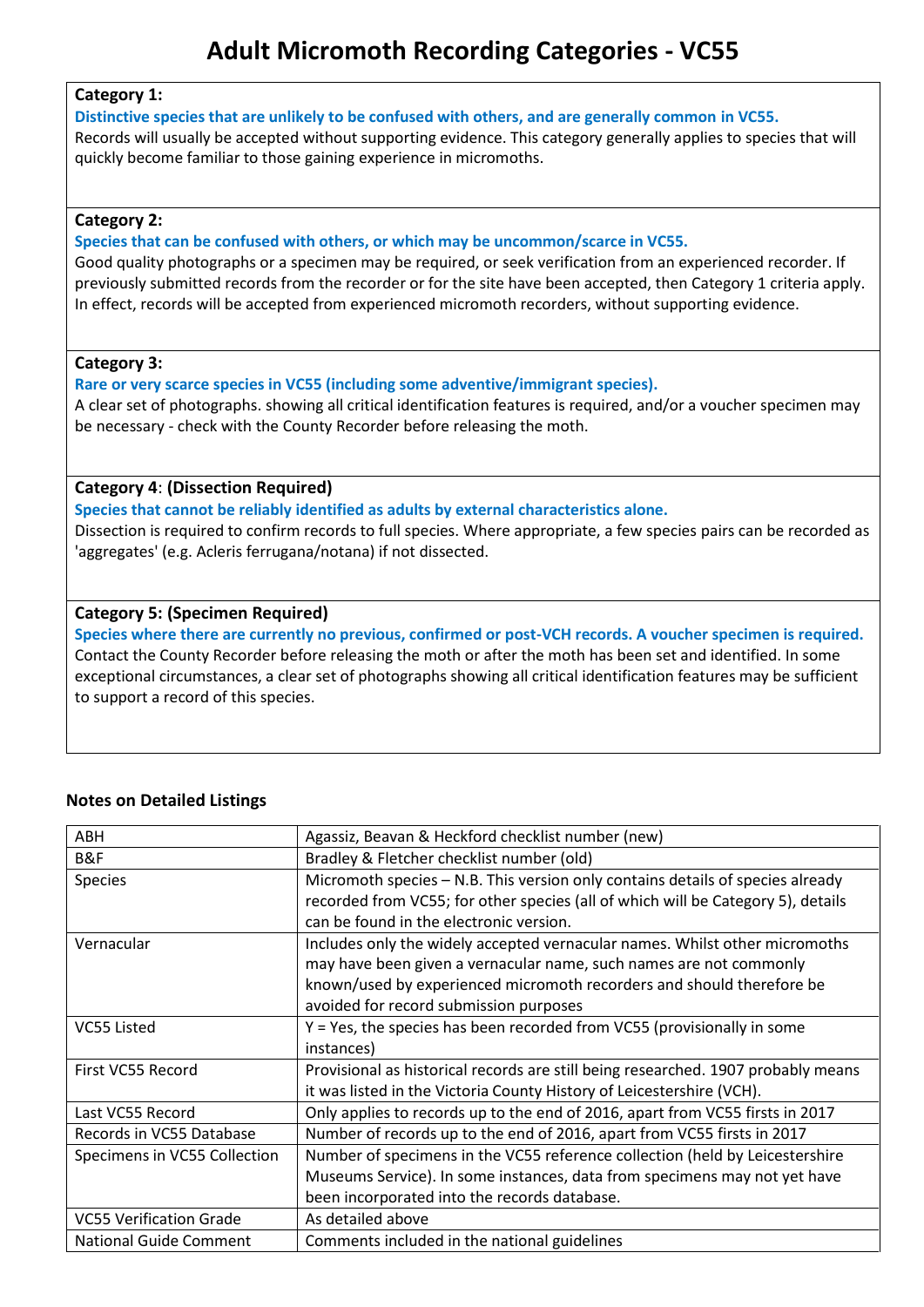|                  |              |                                                             |                           |                        |                      |                     | Records in     | <b>Specimens</b>     | <b>VC55</b>                    |                                  |
|------------------|--------------|-------------------------------------------------------------|---------------------------|------------------------|----------------------|---------------------|----------------|----------------------|--------------------------------|----------------------------------|
| ABH              | B&F          | <b>SPECIES</b>                                              | Vernacular                | <b>VC55</b><br>Listed? | First VC55<br>Record | Last VC55<br>Record | <b>VC55</b>    | in VC55              | Verification<br>Grade          | <b>National Guide</b><br>Comment |
|                  |              |                                                             |                           |                        |                      |                     | Database       | Collection           | (Adults)                       |                                  |
| 63.115           | 1331         | Acentria ephemerella                                        | <b>Water Veneer</b>       | Υ                      | 1973                 | 2016                | 1381           | 7                    | $\mathbf{1}$                   |                                  |
| 62.005           | 1426         | Achroia grisella                                            | Lesser Wax Moth           | Y                      | 1907                 | 2016                | 31             | $\overline{7}$       | $\mathbf{1}$                   |                                  |
| 49.078           | 1043         | Acleris aspersana                                           |                           | Υ                      | 1989                 | 2016                | 23             | 22                   | $\overline{2}$                 |                                  |
| 49.063           | 1035         | Acleris bergmanniana                                        |                           | Υ                      | 1907                 | 2015                | 62             | 6                    | $\mathbf{1}$                   |                                  |
| 49.065           | 1039         | Acleris comariana                                           | <b>Strawberry Tortrix</b> | Υ                      | 2006                 | 2007                | $\overline{2}$ |                      | 4                              |                                  |
| 49.076<br>49.071 | 1054<br>1062 | Acleris cristana<br>Acleris emargana                        |                           | Υ<br>Y                 | 2002<br>1907         | 2016<br>2016        | 120<br>186     | 4<br>4               | $\mathbf{1}$<br>4              |                                  |
| 49.083           | 1044         | Acleris ferrugana                                           |                           | Υ                      | 1907                 | 2011                | 12             | 3                    | 4                              |                                  |
| N/A              |              | 1044x Acleris ferrugana/notana                              |                           | Υ                      | 2010                 | 2016                | 56             |                      | $\mathbf{1}$                   |                                  |
| 49.062           | 1036         | Acleris forsskaleana                                        |                           | Υ                      | 1907                 | 2016                | 1132           | 11                   | 1                              |                                  |
| 49.080           | 1053         | <b>Acleris hastiana</b>                                     |                           | Υ                      | 2000                 | 2016                | 102            | 5                    | $\mathbf{2}$                   |                                  |
| 49.061           | 1037         | Acleris holmiana                                            |                           | Y                      | 1907                 | 2016                | 173            | 4                    | 1                              |                                  |
| 49.082           | 1055         | Acleris hyemana                                             |                           | Υ                      | 2008                 | 2008                | $\mathbf{1}$   |                      | 3                              |                                  |
| 49.085           | 1050         | Acleris kochiella                                           |                           | Υ                      | 1991                 | 2015                | 13             | 2                    | $\overline{2}$                 |                                  |
| 49.066           | 1038         | Acleris laterana                                            |                           | Υ<br>Y                 | 2002                 | 2014                | 31             | 8                    | 4                              |                                  |
| N/A<br>49.087    | 1061         | 1038x Acleris laterana/comariana<br><b>Acleris literana</b> |                           | Y                      | 2010<br>2003         | 2016<br>2016        | 278<br>21      | $\mathbf{1}$         | $\mathbf{1}$<br>$\mathbf{1}$   |                                  |
| 49.086           | 1051         | Acleris logiana                                             |                           | Υ                      | 2011                 | 2012                | $\overline{2}$ |                      | 3                              |                                  |
| 49.084           | 1045         | Acleris notana                                              |                           | Υ                      | 2003                 | 2016                | 6              | 4                    | 4                              |                                  |
| 49.070           | 1042         | <b>Acleris rhombana</b>                                     | <b>Rhomboid Tortrix</b>   | Υ                      | 1907                 | 2016                | 223            | 3                    | 1                              |                                  |
| 49.073           | 1047         | Acleris schalleriana                                        |                           | Y                      | 1907                 | 2016                | 35             |                      | $\mathbf{2}$                   |                                  |
| 49.069           | 1041         | Acleris sparsana                                            |                           | Y                      | 1981                 | 2016                | 268            | 6                    | 1                              |                                  |
| 49.077           | 1048         | Acleris variegana                                           | Garden Rose Tortrix       | Υ                      | 1907                 | 2016                | 2472           | 32                   | 1                              |                                  |
| 35.026           | 855          | Acompsia cinerella                                          |                           | Υ                      | 2002                 | 2009                | 5              | $\mathbf{1}$         | 3                              |                                  |
| 62.035           | 1439         | Acrobasis advenella                                         |                           | Υ                      | 1981                 | 2016                | 1282           | $\overline{2}$       | 1                              |                                  |
| 62.038<br>62.034 | 1437<br>1436 | Acrobasis consociella<br>Acrobasis repandana                |                           | Y<br>Y                 | 1999<br>1984         | 2016<br>2016        | 132<br>167     | 4<br>10              | $\mathbf{2}$<br>$\overline{2}$ |                                  |
| 62.036           | 1438         | Acrobasis suavella                                          |                           | Υ                      | 1998                 | 2015                | 44             | $\mathbf{1}$         | $\overline{2}$                 |                                  |
| 62.033           | 1435         | Acrobasis tumidana                                          |                           | Υ                      | 1978                 | 1978                | $\mathbf 1$    |                      | 5                              |                                  |
| 15.019           | 313          | Acrocercops brongniardella                                  |                           | Υ                      | 1976                 | 2008                | 9              | 1                    | $\overline{2}$                 |                                  |
| 19.014           | 476          | Acrolepia autumnitella                                      |                           | Y                      | 1993                 | 2016                | 32             | $\mathbf{1}$         | $\overline{2}$                 |                                  |
| 19.011           | 473          | Acrolepiopsis assectella                                    | Leek Moth                 | Y                      | 2014                 | 2016                | 4              |                      | 3                              |                                  |
| 45.043           | 1517         | Adaina microdactyla                                         | Hemp Agrimony Plume       | Υ                      | 2011                 | 2011                | $\mathbf{1}$   |                      | 5                              |                                  |
| 7.008            | 151          | Adela croesella                                             |                           | Υ                      | 1907                 | 2016                | 8              | $\mathbf{1}$         | $\overline{\mathbf{2}}$        |                                  |
| 7.006            | 150          | Adela reaumurella<br>Aethes beatricella                     |                           | Υ<br>Y                 | 1907                 | 2016                | 193            | 16<br>$\mathbf{1}$   | 1<br>$\mathbf{2}$              |                                  |
| 49.123<br>49.127 | 951<br>945   | Aethes cnicana                                              |                           | Y                      | 1982<br>1989         | 2016<br>2016        | 43<br>17       |                      | $\overline{2}$                 |                                  |
|                  |              |                                                             |                           |                        |                      |                     |                |                      |                                |                                  |
| 49.115           | 942          | Aethes piercei                                              |                           | Υ                      | 1938                 | 1940                |                | 7                    | 3                              | Size and habitat                 |
|                  |              |                                                             |                           |                        |                      |                     |                |                      |                                | details essential                |
| 49.128           | 946          | Aethes rubigana                                             |                           | Υ                      | 1907                 | 2016                | 129            | $\mathbf 1$          | $\overline{2}$                 |                                  |
| 49.120           | 947          | Aethes smeathmanniana                                       |                           | Υ                      | 1980                 | 2016                | 205            | 6                    | $\mathbf{2}$                   |                                  |
| 49.121           | 939          | Aethes tesserana                                            |                           | Υ                      | 2005                 | 2015                | 3              |                      | 3                              |                                  |
| 49.116           | 944          | Aethes williana                                             |                           | Υ                      | 1985                 | 2003                | 4              | 2                    | 3                              |                                  |
| 49.109<br>49.110 | 937<br>938   | Agapeta hamana<br>Agapeta zoegana                           |                           | Υ<br>Υ                 | 1907<br>1907         | 2016<br>2016        | 1728<br>161    | 13<br>$\overline{2}$ | $\mathbf 1$<br>$\mathbf 1$     |                                  |
| 62.074           | 1421         | Aglossa pinguinalis                                         | Large Tabby               | Υ                      | 1885                 | 2016                | 43             | 3                    | $\mathbf 1$                    |                                  |
| 32.031           | 695          | Agonopterix alstromeriana                                   |                           | Υ                      | 1907                 | 2016                | 222            | 2                    | $\mathbf{1}$                   |                                  |
| 32.032           | 713          | Agonopterix angelicella                                     |                           | Υ                      | 1995                 | 2016                | 17             |                      | $\mathbf 2$                    |                                  |
| 32.017           | 697          | Agonopterix arenella                                        |                           | Υ                      | 1907                 | 2016                | 305            | 12                   | $\mathbf 2$                    |                                  |
| 32.024           | 702          | Agonopterix assimilella                                     |                           | Υ                      | 1907                 | 2016                | 9              | 3                    | $\mathbf{2}$                   |                                  |
| 32.022           | 715          | Agonopterix capreolella                                     |                           | Υ                      | 1996                 | 1996                | $\mathbf 1$    |                      | 5                              |                                  |
| 32.019           | 689          | Agonopterix ciliella                                        |                           | Υ                      | 1983                 | 2015                | 20             | 3                    | 3                              | Photo to show                    |
| 32.034           | 690          | Agonopterix cnicella                                        |                           | Υ                      |                      | 1998                | $\overline{2}$ |                      | 5                              | hindwing                         |
| 32.010           | 710          | Agonopterix conterminella                                   |                           | Υ                      | 1976<br>1907         | 2014                | 5              | 1                    | 3                              |                                  |
|                  |              |                                                             |                           |                        |                      |                     |                |                      |                                | Photo to show                    |
| 32.018           | 688          | Agonopterix heracliana                                      |                           | Υ                      | 1907                 | 2016                | 544            | 27                   | $\overline{\mathbf{2}}$        | hindwing                         |
| 32.026           | 698          | Agonopterix kaekeritziana                                   |                           | Υ                      | 2001                 | 2016                | $\overline{2}$ |                      | 3                              |                                  |
| 32.008           | 709          | Agonopterix liturosa                                        |                           | Υ                      | 1976                 | 2016                | 27             |                      | $\mathbf{2}$                   |                                  |
| 32.030           | 706          | Agonopterix nervosa                                         |                           | Υ                      | 1907                 | 2016                | 63             | 26                   | $\overline{\mathbf{2}}$        | 1 if in perfect                  |
|                  |              |                                                             |                           |                        |                      |                     |                |                      |                                | condition                        |
| 32.007           | 701          | Agonopterix ocellana                                        |                           | Υ                      | 1983                 | 2016                | 24             | $\mathbf{1}$         | $\mathbf{2}$                   |                                  |
| 32.016           | 696          | Agonopterix propinquella                                    |                           | Υ                      | 1907                 | 2015                | 8              | 3                    | $\overline{\mathbf{2}}$        |                                  |
| 32.009<br>32.015 | 691<br>692   | Agonopterix purpurea<br>Agonopterix subpropinquella         |                           | Υ<br>Υ                 | 2014<br>2002         | 2014<br>2015        | $1\,$<br>12    | $\mathbf{1}$<br>4    | 3<br>$\overline{\mathbf{2}}$   |                                  |
| 32.029           | 705          | Agonopterix umbellana                                       |                           | Υ                      | 2003                 | 2006                | 3              | $\overline{2}$       | 3                              |                                  |
| 63.095           | 1309         | Agriphila geniculea                                         |                           | Υ                      | 1973                 | 2016                | 1575           | 3                    | $\mathbf{2}$                   |                                  |
| 63.090           | 1306         | Agriphila inquinatella                                      |                           | Υ                      | 1983                 | 2016                | 63             | 3                    | 2                              |                                  |
| 63.091           | 1307         | Agriphila latistria                                         |                           | Y                      | 1987                 | 2015                | 21             |                      | $\mathbf{1}$                   |                                  |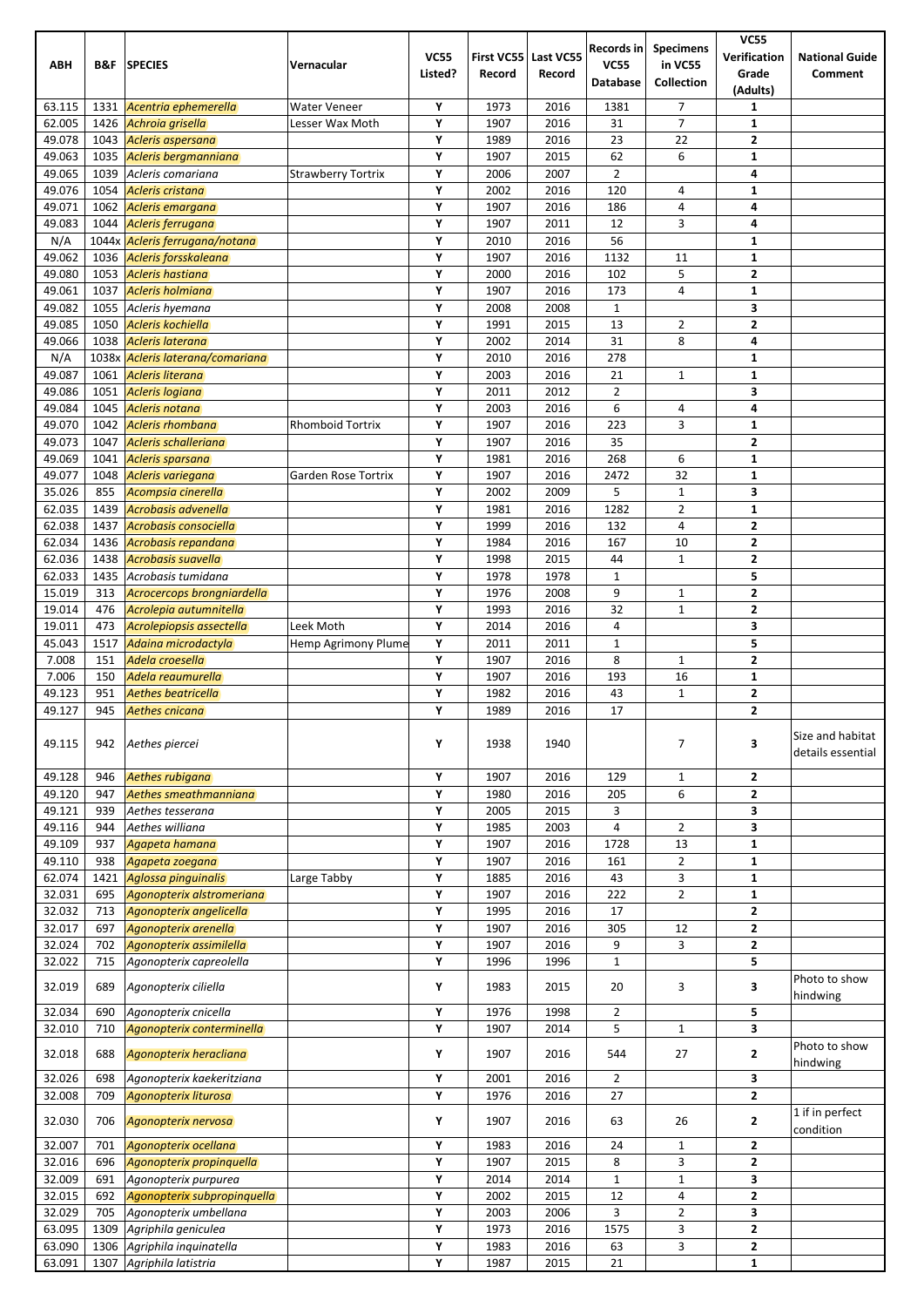|                  |              |                                                    |                                                   |             |              |              | Records in      | <b>Specimens</b>     | VCS <sub>5</sub>        |                       |
|------------------|--------------|----------------------------------------------------|---------------------------------------------------|-------------|--------------|--------------|-----------------|----------------------|-------------------------|-----------------------|
| <b>ABH</b>       | B&F          | <b>SPECIES</b>                                     | Vernacular                                        | <b>VC55</b> | First VC55   | Last VC55    | <b>VC55</b>     | in VC55              | Verification            | <b>National Guide</b> |
|                  |              |                                                    |                                                   | Listed?     | Record       | Record       | <b>Database</b> | Collection           | Grade                   | Comment               |
| 63.092           | 1303         | Agriphila selasella                                |                                                   | Υ           | 1968         | 2016         | 271             | $\overline{2}$       | (Adults)<br>2           |                       |
| 63.093           | 1304         | Agriphila straminella                              |                                                   | Υ           | 1907         | 2016         | 2679            | 34                   | $\mathbf{1}$            |                       |
| 63.089           | 1305         | Agriphila tristella                                |                                                   | Υ           | 1907         | 2016         | 2644            | 35                   | 1                       |                       |
| 63.041           | 1410         | Agrotera nemoralis                                 |                                                   | Υ           | 1907         | 1907         |                 |                      | 5                       |                       |
| 28.022           | 652          | Alabonia geoffrella                                |                                                   | Υ           | 2005         | 2010         | 4               |                      | 3                       |                       |
| 49.060           | 1032         | Aleimma loeflingiana                               |                                                   | Υ           | 1979         | 2016         | 293             | 4                    | $\mathbf{1}$            |                       |
| 44.001           | 1288         | Alucita hexadactyla                                | Twenty-plume Moth                                 | Υ           | 1885         | 2016         | 749             | 12                   | $\mathbf{1}$            |                       |
| 45.010           | 1497         | Amblyptilia acanthadactyla                         | <b>Beautiful Plume</b>                            | Υ           | 1907         | 2016         | 929             | $\mathbf{1}$         | $\mathbf{2}$            |                       |
| 45.011           | 1498         | Amblyptilia punctidactyla                          | <b>Brindled Plume</b>                             | Υ           | 1907         | 2015         | 36              |                      | $\overline{\mathbf{2}}$ |                       |
| 35.012           | 854          | Anacampsis blattariella                            |                                                   | Υ           | 1991         | 2016         | 29              | 2                    | 4                       |                       |
| 35.011           | 853          | Anacampsis populella                               |                                                   | Y           | 1985         | 2009         | 12              | $\mathbf{1}$         | 4                       |                       |
| 63.018<br>63.022 | 1378<br>1385 | Anania coronata<br>Anania crocealis                |                                                   | Υ<br>Υ      | 1885<br>1955 | 2016<br>2016 | 960<br>3        | 17<br>$\mathbf 1$    | $\mathbf{1}$<br>3       |                       |
| 63.016           | 1386         | Anania fuscalis                                    |                                                   | Υ           | 2014         | 2017         | $\overline{2}$  |                      | 3                       |                       |
| 63.025           | 1376         | Anania hortulata                                   | <b>Small Magpie</b>                               | Υ           | 1885         | 2016         | 3177            | 13                   | 1                       |                       |
| 63.017           | 1377         | Anania lancealis                                   |                                                   | Υ           | 1907         | 2014         | 175             |                      | $\mathbf{2}$            |                       |
| 63.020           | 1380         | Anania perlucidalis                                |                                                   | Υ           | 1987         | 2016         | 377             | $\overline{2}$       | $\mathbf{1}$            |                       |
| 63.019           | 1384         | Anania stachydalis                                 |                                                   | Υ           | 1996         | 1996         | $\mathbf{1}$    |                      | 5                       |                       |
| 63.021           | 1379         | Anania terrealis                                   |                                                   | Υ           | 1907         | 1907         |                 |                      | 5                       |                       |
| 35.020           | 856          | Anarsia spartiella                                 |                                                   | Υ           | 2002         | 2016         | 10              | $\mathbf{1}$         | $\mathbf{2}$            |                       |
| 49.215           | 1115         | Ancylis achatana                                   |                                                   | Υ           | 1980         | 2016         | 731             | 4                    | $\mathbf{2}$            |                       |
| 49.214           |              | 1126 Ancylis badiana                               |                                                   | Y           | 1980         | 2016         | 185             | 23                   | $\mathbf{1}$            |                       |
| 49.209           |              | 1119a Ancylis diminutana                           |                                                   | Υ           | 1939         | 2010         | 5               | $\mathbf 1$          | 3                       |                       |
| 49.207           | 1119         | Ancylis geminana                                   |                                                   | Υ           | 1907         | 1907         |                 |                      | 5                       |                       |
| 49.203           | 1123         | Ancylis laetana                                    |                                                   | Υ           | 2008         | 2012         | 4               |                      | 3                       |                       |
| 49.216           | 1120         | Ancylis mitterbacheriana                           |                                                   | Υ           | 1983         | 2016         | 40              | $\mathbf{1}$         | $\mathbf{1}$            |                       |
| 49.211           | 1128         | Ancylis myrtillana                                 |                                                   | Υ           | 1907         | 1983         | $\mathbf 1$     | $\overline{4}$       | 3                       |                       |
| 48.001           | 385          | Anthophila fabriciana                              |                                                   | Υ           | 1907         | 2016         | 431             | 28                   | $\mathbf{1}$            |                       |
| 63.051           | 1400         | Antigastra catalaunalis                            |                                                   | Υ           | 2006         | 2006         | $\overline{2}$  | $\mathbf{1}$         | 3                       |                       |
| 6.001            | 158          | Antispila metallella                               |                                                   | Υ           | 2002         | 2012         | 2               |                      | 3                       |                       |
| 49.031<br>49.033 | 989<br>988   | Aphelia paleana<br>Aphelia viburnana               | <b>Timothy Tortrix</b><br><b>Bilberry Tortrix</b> | Υ<br>Υ      | 1979<br>1939 | 2016<br>1940 | 609             | 11<br>$\overline{7}$ | $\mathbf{1}$<br>3       |                       |
| 62.001           | 1428         | Aphomia sociella                                   | Bee Moth                                          | Υ           | 1907         | 2016         | 2236            | 14                   | 1                       |                       |
| 35.060           | 730          | Apodia bifractella                                 |                                                   | Υ           | 2002         | 2010         | $\overline{2}$  | $\mathbf{1}$         | 3                       |                       |
| 49.150           | 1093         | Apotomis betuletana                                |                                                   | Υ           | 1980         | 2016         | 453             | $\overline{7}$       | 2                       |                       |
| 49.151           | 1094         | Apotomis capreana                                  |                                                   | Υ           | 1989         | 2016         | 23              | $\mathbf 1$          | $\mathbf{2}$            |                       |
| 49.153           |              | 1096 Apotomis sauciana                             |                                                   | Υ           | 1907         | 2014         | $\overline{7}$  | $\mathbf 1$          | $\mathbf 2$             |                       |
| 49.152           |              | 1095 Apotomis sororculana                          |                                                   | Υ           | 2008         | 2010         | 5               |                      | 3                       |                       |
| 49.149           |              | 1092 Apotomis turbidana                            |                                                   | Υ           | 1907         | 2016         | 97              | $\mathbf{1}$         | $\mathbf{z}$            |                       |
| 35.010           | 843          | Aproaerema anthyllidella                           |                                                   | Υ           | 1907         | 2015         | 6               |                      | 4                       |                       |
| 49.014           | 979          | Archips crataegana                                 | Brown Fruit-tree Tortri                           | Υ           | 1907         | 2015         | 34              | $\mathbf{1}$         | 2                       |                       |
| 49.011           | 976          | Archips oporana                                    |                                                   | Υ           | 1982         | 1982         | $\mathbf 1$     |                      | 5                       |                       |
| 49.013           | 977          | Archips podana                                     | Large Fruit-tree Tortrix                          | Υ           | 1907         | 2016         | 1286            | 21                   | $\mathbf{1}$            |                       |
| 49.016           | 981          | Archips rosana                                     | Rose Tortrix                                      | Υ           | 1907         | 2013         | 12              | $\overline{4}$       | $\mathbf{z}$            |                       |
| 49.015           | 980          | Archips xylosteana                                 | Variegated Golden Torl                            | Υ           | 1907         | 2016         | 231             | 5                    | 2                       |                       |
| 20.023           | 422          | Argyresthia albistria                              |                                                   | Υ           | 1907         | 2016         | 156             | $\mathbf{1}$         | $\mathbf{2}$            |                       |
| 20.004           | 405          | Argyresthia arceuthina                             |                                                   | Υ           | 1907         | 2013         | $\overline{2}$  |                      | 3                       |                       |
| 20.022           | 421          | Argyresthia bonnetella                             |                                                   | Υ           | 1980         | 2016         | 105             | 9                    | $\overline{\mathbf{2}}$ |                       |
| 20.011           | 410          | Argyresthia brockeella                             |                                                   | Υ           | 1907         | 2016         | 271             | $\mathbf{1}$         | $\mathbf{1}$            |                       |
| 20.019           | 418          | Argyresthia conjugella                             | Apple Fruit Moth                                  | Υ           | 1983         | 2016         | 55              |                      | 2                       |                       |
| 20.007           | 409b         | Argyresthia cupressella                            | Cypress Tip Moth                                  | Υ           | 2000         | 2016         | 136             |                      | $\mathbf{2}$            |                       |
| 20.015           | 414          | Argyresthia curvella                               |                                                   | Υ           | 1907         | 2016         | 17              |                      | $\mathbf{2}$            |                       |
| 20.006           | 407          | Argyresthia dilectella                             |                                                   | Υ           | 1982         | 2016         | 52              |                      | $\overline{\mathbf{2}}$ |                       |
| 20.002           | 403          | Argyresthia glabratella                            |                                                   | Υ           | 2016         | 2016         | $\mathbf{1}$    |                      | 4                       |                       |
| 20.017<br>20.012 | 416<br>411   | Argyresthia glaucinella<br>Argyresthia goedartella |                                                   | Υ<br>Υ      | 1883<br>1907 | 1883<br>2016 | 918             | 11                   | 5<br>$\mathbf 1$        |                       |
| 20.001           | 401          | Argyresthia laevigatella                           |                                                   | Υ           | 1980         | 2012         | 5               | $\overline{2}$       | 4                       |                       |
| 20.021           | 420          | Argyresthia pruniella                              | Cherry Fruit Moth                                 | Υ           | 1907         | 2016         | 172             | 4                    | $\overline{\mathbf{2}}$ |                       |
| 20.013           | 412          | Argyresthia pygmaeella                             |                                                   | Υ           | 1907         | 2011         | 10              |                      | 2                       |                       |
| 20.016           | 415          | Argyresthia retinella                              |                                                   | Υ           | 1907         | 2016         | 56              |                      | 2                       |                       |
| 20.020           | 419          | Argyresthia semifusca                              |                                                   | Υ           | 1892         | 2016         | 54              | $\mathbf{1}$         | $\mathbf{2}$            |                       |
| 20.024           | 423          | Argyresthia semitestacella                         |                                                   | Υ           | 1907         | 2016         | 8               | $\mathbf 1$          | $\mathbf{2}$            |                       |
| 20.014           | 413          | Argyresthia sorbiella                              |                                                   | Υ           | 1907         | 1907         |                 |                      | 5                       |                       |
| 20.018           | 417          | Argyresthia spinosella                             |                                                   | Υ           | 1992         | 2016         | 62              | $\overline{2}$       | $\mathbf{z}$            |                       |
| 20.005           | 409a         | Argyresthia trifasciata                            |                                                   | Υ           | 2002         | 2016         | 355             | $\mathbf{1}$         | 1                       |                       |
| 35.050           | 752          | Aristotelia ericinella                             |                                                   | Υ           | 2014         | 2016         | 3               |                      | 3                       |                       |
| 15.015           | 294          | Aspilapteryx tringipennella                        |                                                   | Υ           | 1998         | 2016         | 121             |                      | $\mathbf{1}$            |                       |
| 62.047           | 1461         | Assara terebrella                                  |                                                   | Υ           | 1998         | 2014         | 4               |                      | 3                       |                       |
| 35.085           | 762          | Athrips mouffetella                                |                                                   | Υ           | 1979         | 2016         | 62              |                      | $\mathbf{1}$            |                       |
| 35.086           | 761          | Athrips tetrapunctella                             |                                                   | Υ           | 1907         | 1907         |                 |                      | 5                       |                       |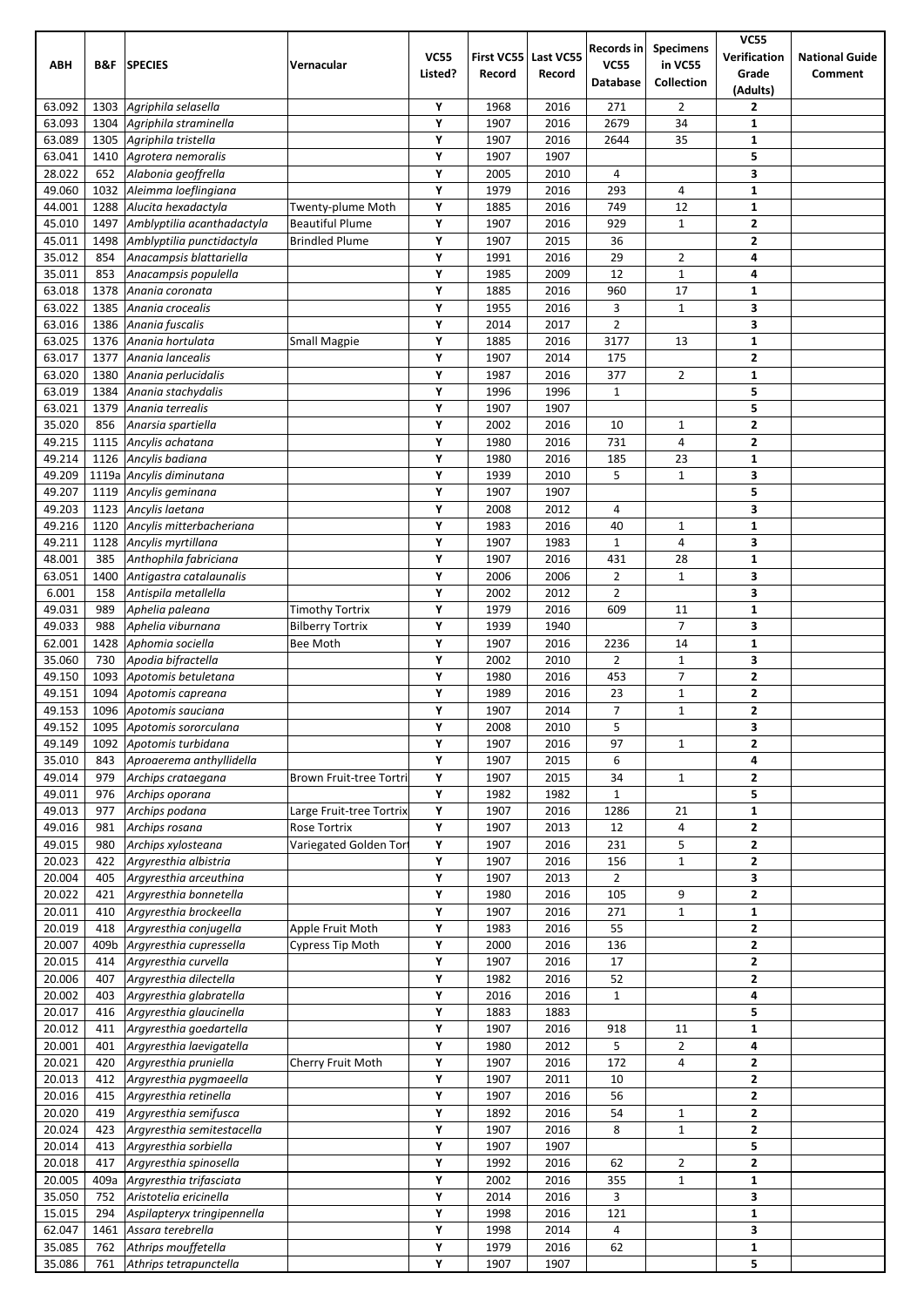|                  |             |                                                      |                          |                        |                      |                     | Records in            | <b>Specimens</b>               | <b>VC55</b>                  |                                  |
|------------------|-------------|------------------------------------------------------|--------------------------|------------------------|----------------------|---------------------|-----------------------|--------------------------------|------------------------------|----------------------------------|
| <b>ABH</b>       | B&F         | <b>SPECIES</b>                                       | Vernacular               | <b>VC55</b><br>Listed? | First VC55<br>Record | Last VC55<br>Record | <b>VC55</b>           | in VC55                        | Verification<br>Grade        | <b>National Guide</b><br>Comment |
|                  |             |                                                      |                          |                        |                      |                     | <b>Database</b>       | Collection                     | (Adults)                     |                                  |
| 49.195           | 1110        | Bactra furfurana                                     |                          | Υ                      | 1907                 | 2016                | 17                    | $\mathbf{1}$                   | 2                            |                                  |
| 49.194           | 1111        | Bactra lancealana                                    |                          | Υ                      | 1940                 | 2016                | 89                    | 24                             | $\overline{\mathbf{2}}$      |                                  |
| 28.017           | 641         | Batia lambdella                                      |                          | Υ                      | 2007                 | 2010                | 3                     |                                | 3                            |                                  |
| 28.015           | 640         | Batia lunaris                                        |                          | Υ                      | 1979                 | 2016                | 263                   | 5                              | $\overline{2}$               |                                  |
| 36.002<br>36.001 | 879<br>878  | Batrachedra pinicolella<br>Batrachedra praeangusta   |                          | Υ<br>Υ                 | 1892<br>1907         | 2016<br>2016        | 6<br>60               |                                | 2<br>$\mathbf{2}$            |                                  |
| 24.001           | 264         | Bedellia somnulentella                               |                          | Υ                      | 1998                 | 2011                | 28                    |                                | $\overline{\mathbf{2}}$      |                                  |
| 41.002           | 873         | Blastobasis adustella                                |                          | Υ                      | 1981                 | 2016                | 3023                  | 2                              | $\overline{\mathbf{2}}$      |                                  |
| 41.003           | 874         | Blastobasis lacticolella                             |                          | Υ                      | 1966                 | 2016                | 909                   |                                | $\overline{\mathbf{2}}$      |                                  |
| 39.002           | 906         | Blastodacna atra                                     | Apple Pith Moth          | Υ                      | 2002                 | 2016                | 9                     |                                | 2                            |                                  |
| 39.001           | 905         | Blastodacna hellerella                               |                          | Υ                      | 1907                 | 2016                | 530                   | 4                              | $\mathbf{2}$                 |                                  |
| 4.071            | 40          | Bohemannia pulverosella                              |                          | Υ                      | 1975                 | 1995                | 3                     |                                | 4                            |                                  |
| 28.012<br>28.011 | 644<br>645  | Borkhausenia fuscescens<br>Borkhausenia minutella    |                          | Υ<br>Υ                 | 1907<br>1907         | 2016<br>1907        | 90                    | 1                              | $\mathbf{2}$<br>5            |                                  |
| 35.028           | 866         | Brachmia blandella                                   |                          | Υ                      | 1999                 | 2016                | 143                   | $\mathbf{1}$                   | 1                            |                                  |
| 35.029           | 867         | Brachmia inornatella                                 |                          | Υ                      | 2017                 | 2017                | $\mathbf{1}$          |                                | 3                            |                                  |
| 35.047           | 779         | Bryotropha affinis                                   |                          | Υ                      | 1980                 | 2016                | 472                   | 4                              | $\overline{\mathbf{2}}$      |                                  |
| 35.045           | 777         | Bryotropha basaltinella                              |                          | Υ                      |                      |                     |                       | $\mathbf{1}$                   | 5                            |                                  |
| 35.038           | 789         | Bryotropha domestica                                 |                          | Υ                      | 1907                 | 2016                | 308                   | 4                              | $\mathbf{z}$                 |                                  |
| 35.039           | 788         | Bryotropha politella                                 |                          | Υ                      | 2006                 | 2006                | $\mathbf{1}$          | $\mathbf{1}$                   | 3                            |                                  |
| 35.046<br>35.040 | 782<br>787  | Bryotropha senectella                                |                          | Υ<br>Y                 | 2007<br>1907         | 2013<br>2016        | $\overline{2}$<br>320 | 3                              | 3<br>$\overline{\mathbf{2}}$ |                                  |
| 14.007           | 271         | Bryotropha terrella<br>Bucculatrix albedinella       |                          | Υ                      | 1976                 | 2016                | 11                    | $\overline{2}$                 | $\overline{\mathbf{2}}$      |                                  |
| 14.012           | 275         | Bucculatrix bechsteinella                            |                          | Υ                      | 1976                 | 2016                | 6                     |                                | $\mathbf{2}$                 |                                  |
| 14.008           | 272         | Bucculatrix cidarella                                |                          | Υ                      | 2005                 | 2005                | $\mathbf{1}$          |                                | 3                            |                                  |
| 14.001           | 265         | Bucculatrix cristatella                              |                          | Υ                      | 1976                 | 1976                | $\mathbf{1}$          |                                | 3                            |                                  |
| 14.002           | 266         | Bucculatrix nigricomella                             |                          | Υ                      | 1999                 | 2016                | 55                    |                                | $\overline{\mathbf{2}}$      |                                  |
| 14.009           | 273         | <b>Bucculatrix thoracella</b>                        |                          | Υ                      | 1999                 | 2016                | 17                    |                                | $\mathbf{1}$                 |                                  |
| 14.010           | 274         | Bucculatrix ulmella                                  |                          | Υ                      | 1883                 | 2016                | 12                    |                                | 4                            |                                  |
| 49.030           | 985         | Cacoecimorpha pronubana                              | <b>Carnation Tortrix</b> | Υ                      | 1980                 | 2016                | 108                   | 2                              | 1                            | Few recent                       |
| 62.067           | 1476        | Cadra cautella                                       | Dried Currant Moth       | Υ                      | 1997                 | 1997                | $\mathbf{1}$          |                                | 4                            | records                          |
| 63.079           | 1292        | Calamotropha paludella                               |                          | Υ                      | 1971                 | 2016                | 258                   | $\mathbf{1}$                   | 1                            |                                  |
| 15.022           | 310         | Callisto denticulella                                |                          | Υ                      | 1907                 | 2015                | 17                    |                                | $\mathbf{1}$                 |                                  |
| 15.008           | 286         | Caloptilia alchimiella                               |                          | Υ                      | 1907                 | 2016                | 99                    | $\overline{2}$                 | 4                            |                                  |
| 15.007           | 285         | Caloptilia azaleella                                 | Azalea Leaf Miner        | Υ                      | 2001                 | 2016                | 6                     | $\mathbf{1}$                   | $\mathbf{2}$                 |                                  |
| 15.005<br>15.002 | 283<br>280  | Caloptilia betulicola                                |                          | Υ<br>Υ                 | 1983<br>1992         | 2014<br>1992        | 17<br>$\mathbf 1$     | $\mathbf 1$                    | 4<br>5                       |                                  |
| 15.004           | 282         | Caloptilia cuculipennella<br>Caloptilia elongella    |                          | Υ                      | 1907                 | 2016                | 45                    |                                | 4                            |                                  |
| 15.011           | 289         | Caloptilia falconipennella                           |                          | Υ                      | 2011                 | 2014                | 2                     |                                | з                            |                                  |
| 15.003           | 281         | Caloptilia populetorum                               |                          | Υ                      | 2003                 | 2016                | 17                    | $\overline{2}$                 | $\overline{\mathbf{2}}$      |                                  |
| 15.009           | 287         | Caloptilia robustella                                |                          | Υ                      | 1986                 | 2016                | 70                    | $\mathbf{1}$                   | 4                            |                                  |
| 15.006           | 284         | Caloptilia rufipennella                              |                          | Υ                      | 1989                 | 2016                | 38                    |                                | $\mathbf{2}$                 |                                  |
| 15.012           | 290         | Caloptilia semifascia                                |                          | Υ                      | 1989                 | 2012                | 5                     |                                | 3                            |                                  |
| 15.010           | 288         | Caloptilia stigmatella                               |                          | Υ<br>Υ                 | 1989                 | 2016                | 210                   |                                | 1<br>3                       |                                  |
| 15.017<br>15.089 | 296<br>366a | Calybites phasianipennella<br>Cameraria ohridella    | Horse Chestnut Leaf M    | Υ                      | 2009<br>2005         | 2011<br>2016        | 3<br>571              | $\mathbf{1}$                   | $\overline{\mathbf{2}}$      |                                  |
| 45.028           | 1494        | Capperia britanniodactylus                           | <b>Wood Sage Plume</b>   | Υ                      | 1996                 | 2012                | 3                     |                                | 3                            |                                  |
| 49.009           | 1007        | Capua vulgana                                        |                          | Υ                      | 1935                 | 2016                | 67                    | $\overline{2}$                 | $\mathbf{2}$                 |                                  |
| 31.001           | 658         | Carcina quercana                                     |                          | Υ                      | 1907                 | 2016                | 1298                  | 30                             | 1                            |                                  |
| 35.149           | 771         | Carpatolechia alburnella                             |                          | Υ                      | 1983                 | 2015                | 18                    | $\overline{2}$                 | $\mathbf{2}$                 |                                  |
| 35.147           | 767         | Carpatolechia decorella                              |                          | Υ                      | 2003                 | 2013                | 3                     | $\mathbf{1}$                   | 3                            |                                  |
| 35.148<br>35.150 | 772<br>768  | Carpatolechia fugitivella<br>Carpatolechia notatella |                          | Υ<br>Υ                 | 1907<br>1982         | 2013<br>2010        | 11<br>$\overline{2}$  | $\overline{2}$<br>$\mathbf{1}$ | $\mathbf{2}$<br>3            |                                  |
| 35.151           | 770         | Carpatolechia proximella                             |                          | Υ                      | 1907                 | 2015                | 23                    | $\overline{2}$                 | 2                            |                                  |
| 35.132           | 830         | Caryocolum fraternella                               |                          | Υ                      | 1892                 | 2016                | 3                     |                                | 4                            |                                  |
| 35.137           | 834         | Caryocolum tricolorella                              |                          | Υ                      | 1892                 | 1892                |                       |                                | 5                            |                                  |
| 63.116           | 1354        | Cataclysta lemnata                                   | Small China-mark         | Υ                      | 1907                 | 2016                | 268                   | 3                              | 1                            |                                  |
| 63.102           | 1316        | Catoptria falsella                                   |                          | Υ                      | 1974                 | 2016                | 775                   | 3                              | $\mathbf{1}$                 |                                  |
| 63.100           | 1314        | Catoptria margaritella                               |                          | Υ                      | 2013                 | 2013                | $\mathbf{1}$          | $\mathbf{1}$                   | 3                            |                                  |
| 63.099           | 1313        | Catoptria pinella                                    |                          | Υ                      | 1968                 | 2016                | 508                   | 16                             | 1                            |                                  |
| 7.009<br>7.010   | 153<br>152  | Cauchas fibulella<br>Cauchas rufimitrella            |                          | Υ<br>Υ                 | 1863<br>1907         | 2003<br>2016        | $\overline{2}$<br>33  | $\overline{2}$<br>21           | 3<br>1                       |                                  |
| 16.021           | 442         | Cedestis gysseleniella                               |                          | Υ                      | 1989                 | 2016                | 23                    |                                | $\mathbf{2}$                 |                                  |
| 16.022           | 443         | Cedestis subfasciella                                |                          | Υ                      | 1984                 | 2011                | 7                     |                                | 2                            |                                  |
| 49.164           | 1067        | Celypha cespitana                                    |                          | Υ                      | 1991                 | 1991                | $\mathbf{1}$          |                                | 5                            |                                  |
| 49.166           |             | 1076 Celypha lacunana                                |                          | Υ                      | 1907                 | 2016                | 2864                  | 47                             | $\mathbf{2}$                 |                                  |
| 49.167           | 1068        | Celypha rivulana                                     |                          | Υ                      | 1940                 | 2005                | $\overline{2}$        | 6                              | 3                            |                                  |
| 49.162           | 1064        | Celypha rosaceana                                    |                          | Υ                      | 1990                 | 2015                | 16                    | $\mathbf{1}$                   | $\mathbf{2}$                 |                                  |
| 49.161           |             | 1063 Celypha striana                                 |                          | Υ                      | 1907                 | 2016                | 1679                  | 5                              | 1                            |                                  |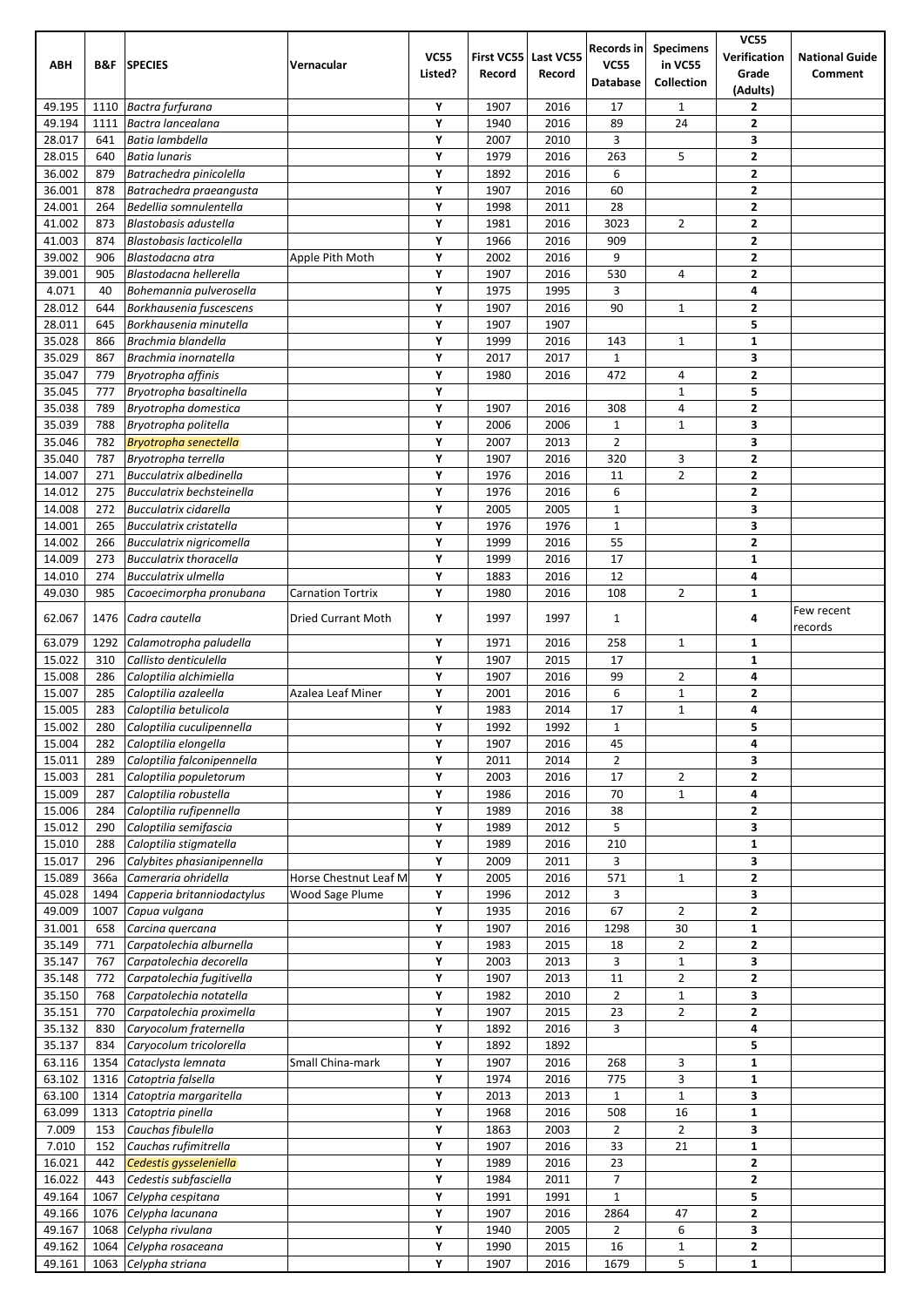| ABH              | B&F         | <b>SPECIES</b>                                     | Vernacular            | <b>VC55</b><br>Listed? | Record       | First VC55 Last VC55<br>Record | Records in<br><b>VC55</b><br><b>Database</b> | <b>Specimens</b><br>in VC55<br>Collection | <b>VC55</b><br>Verification<br>Grade<br>(Adults) | <b>National Guide</b><br>Comment                                      |
|------------------|-------------|----------------------------------------------------|-----------------------|------------------------|--------------|--------------------------------|----------------------------------------------|-------------------------------------------|--------------------------------------------------|-----------------------------------------------------------------------|
| 63.077           | 1290        | Chilo phragmitella                                 |                       | Υ                      | 1999         | 2016                           | 118                                          | 3                                         | 2                                                |                                                                       |
| 48.007           | 389         | Choreutis pariana                                  |                       | Υ                      | 1998         | 2015                           | 16                                           | $\mathbf{1}$                              | 1                                                |                                                                       |
| 49.017           | 982         | Choristoneura diversana                            |                       | Υ                      | 2006         | 2006                           | $\mathbf{1}$                                 |                                           | 3                                                |                                                                       |
| 49.018           | 983         | Choristoneura hebenstreitella                      |                       | Υ                      | 1907         | 2015                           | 26                                           | 4                                         | 2                                                |                                                                       |
| 39.006           | 902         | Chrysoclista lathamella                            |                       | Υ                      | 2005         | 2014                           | 3                                            | $\mathbf{1}$                              | 3                                                |                                                                       |
| 35.035           | 746         | Chrysoesthia drurella                              |                       | Υ                      | 2010         | 2016                           | 9                                            |                                           | 2                                                |                                                                       |
| 35.036<br>63.080 | 747<br>1293 | Chrysoesthia sexauttella<br>Chrysoteuchia culmella |                       | Υ<br>Y                 | 1989<br>1907 | 2002<br>2016                   | $\overline{2}$<br>3855                       | 27                                        | 3<br>$\mathbf{1}$                                |                                                                       |
| 49.304           | 1207        | Clavigesta purdeyi                                 | Pine Leaf-mining Moth | Y                      | 1983         | 2016                           | 41                                           |                                           | 2                                                |                                                                       |
| 49.303           | 1206        | Clavigesta sylvestrana                             |                       | Υ                      | 1999         | 1999                           | $\mathbf 1$                                  |                                           | 5                                                |                                                                       |
| 49.038           | 994         | Clepsis consimilana                                |                       | Y                      | 1940         | 2016                           | 1109                                         | 18                                        | 1                                                |                                                                       |
| 49.036           | 992         | Clepsis rurinana                                   |                       | Υ                      | 2002         | 2002                           | $\mathbf{1}$                                 |                                           | 5                                                |                                                                       |
| 49.037           | 993         | Clepsis spectrana                                  | Cyclamen Tortrix      | Υ                      | 1973         | 2016                           | 537                                          | 9                                         | 1                                                |                                                                       |
| 49.051           | 1021        | Cnephasia asseclana                                | Flax Tortrix          | Y                      | 1940         | 2016                           | 25                                           | 14                                        | 4                                                |                                                                       |
| 49.055           | 1018        | Cnephasia communana                                |                       | Υ                      | 1940         | 2015                           | 5                                            | 13                                        | 4                                                |                                                                       |
| 49.054           | 1023        | Cnephasia genitalana                               |                       | Υ                      | 1962         | 2015                           | 13                                           | 4                                         | 4                                                |                                                                       |
| 49.049           | 1024        | Cnephasia incertana                                | Light Grey Tortrix    | Υ                      | 1940         | 2015                           | 12                                           | 17                                        | 4                                                |                                                                       |
| 49.057           | 1016        | Cnephasia longana                                  |                       | Υ                      | 1994         | 2016                           | 34                                           | 3                                         | 2                                                |                                                                       |
| 49.052           | 1022        | Cnephasia pasiuana                                 |                       | Y                      | 1940         | 2012                           | $\overline{4}$                               | 3                                         | 4                                                |                                                                       |
| 49.053           |             | 1022a Cnephasia pumicana                           | Cereal Tortrix        | Υ                      | 2012         | 2012                           | $\mathbf{1}$                                 |                                           | 4                                                |                                                                       |
| 49.050           | 1020        | Cnephasia stephensiana                             | Grey Tortrix          | Υ                      | 1892         | 2016                           | 20                                           | 14                                        | 4                                                |                                                                       |
| 49.131           | 957         | Cochylidia heydeniana                              |                       | Υ                      | 2009         | 2012                           | $\overline{2}$                               |                                           | 3                                                |                                                                       |
| 49.132           | 956         | Cochylidia implicitana                             |                       | Υ                      | 1989         | 2007                           | 10                                           |                                           | 2                                                |                                                                       |
| 49.129           | 959         | Cochylidia rupicola                                |                       | Υ                      | 2013         | 2013                           | $\mathbf{1}$                                 |                                           | 3                                                |                                                                       |
| 49.097<br>49.139 | 936         | Cochylimorpha straminea<br>Cochylis atricapitana   |                       | Υ<br>Υ                 | 1990         | 2016<br>2016                   | 79<br>326                                    | 12<br>3                                   | 1<br>2                                           |                                                                       |
| 49.137           | 966<br>964  | Cochylis dubitana                                  |                       | Y                      | 1986<br>1989 | 2016                           | 55                                           |                                           | 2                                                |                                                                       |
| 49.136           | 965         | Cochylis hybridella                                |                       | Y                      | 2003         | 2016                           | 71                                           | $\overline{2}$                            | 2                                                |                                                                       |
| 49.138           | 964a        | Cochylis molliculana                               |                       | Υ                      | 2015         | 2015                           | $\mathbf{1}$                                 | $\mathbf{1}$                              | 3                                                |                                                                       |
| 49.133           | 968         | Cochylis nana                                      |                       | Υ                      | 1907         | 2016                           | 21                                           | $\mathbf{1}$                              | 2                                                |                                                                       |
| 49.134           | 962         | Cochylis roseana                                   |                       | Υ                      | 1985         | 2015                           | 52                                           | $\mathbf{1}$                              | 2                                                |                                                                       |
| 37.104           | 567         | Coleophora adspersella                             |                       | Y                      | 2002         | 2014                           | 5                                            |                                           | 4                                                |                                                                       |
| 37.063           | 544         | Coleophora albicosta                               |                       | Y                      | 2002         | 2016                           | 59                                           | $\mathbf{1}$                              | 2                                                |                                                                       |
| 37.050           | 532         | Coleophora albidella                               |                       | Υ                      | 1980         | 2006                           | 4                                            | $\mathbf{1}$                              | 4                                                |                                                                       |
| 37.032           | 515         | Coleophora albitarsella                            |                       | Υ                      | 2003         | 2014                           | $\overline{2}$                               | $\mathbf{1}$                              | 4                                                | Adult: If a photo,<br>white tarsi must<br>be clearly visible          |
| 37.035           | 517         | Coleophora alcyonipennella                         | Clover Case-bearer    | Υ                      | 2002         | 2016                           | 38                                           |                                           | 4                                                |                                                                       |
| 37.073           | 584         | Coleophora alticolella                             |                       | $\mathbf Y$            | 1939         | 2016                           | 21                                           | 10                                        | 4                                                |                                                                       |
| 37.049           | 533         | Coleophora anatipennella                           | Pistol Case-bearer    | Υ                      | 1985         | 2016                           | 12                                           | $\overline{2}$                            | 4                                                |                                                                       |
| 37.102           | 563         | Coleophora argentula                               |                       | Υ                      | 1985         | 2016                           | 8                                            |                                           | 4                                                |                                                                       |
| 37.090<br>37.011 | 577         | Coleophora artemisicolella                         |                       | Υ<br>Υ                 | 2003         | 2003                           | $\mathbf{1}$                                 |                                           | 4                                                |                                                                       |
| 37.053           | 497<br>536  | Coleophora badiipennella<br>Coleophora betulella   |                       | Υ                      | 2014<br>2003 | 2016<br>2016                   | $\overline{2}$<br>17                         | 3                                         | 4<br>4                                           |                                                                       |
| 37.069           | 587         | Coleophora caespititiella                          |                       | Υ                      | 1939         | 2016                           | 30                                           | 6                                         | 4                                                |                                                                       |
| 37.036           | 521         | Coleophora conyzae                                 |                       | Υ                      | 2003         | 2003                           | $\mathbf{1}$                                 |                                           | 4                                                |                                                                       |
| 37.014           | 494         | Coleophora coracipennella                          |                       | Y                      | 2002         | 2013                           | $\overline{7}$                               | $\mathbf{1}$                              | 4                                                |                                                                       |
| 37.046           | 519         | Coleophora deauratella                             |                       | Υ                      | 1999         | 2013                           | 3                                            |                                           | 4                                                | Adult: If a photo,<br>antennal<br>features must be<br>clearly visible |
| 37.044           | 547         | Coleophora discordella                             |                       | Υ                      | 1940         | 2016                           | 5                                            | $\overline{2}$                            | 4                                                |                                                                       |
| 37.007           | 492         | Coleophora flavipennella                           |                       | Υ                      | 1993         | 2014                           | 15                                           | $\overline{2}$                            | 4                                                |                                                                       |
| 37.103           | 555         | Coleophora follicularis                            |                       | Υ                      | 1907         | 1907                           |                                              |                                           | 5                                                |                                                                       |
| 37.020           | 503         | Coleophora fuscocuprella                           |                       | Υ                      | 1907         | 1907                           |                                              |                                           | 5                                                |                                                                       |
| 37.071           | 582         | Coleophora glaucicolella                           |                       | Υ                      | 1939         | 2015                           | 13                                           | 5                                         | 4                                                |                                                                       |
| 37.006<br>37.052 | 491         | Coleophora gryphipennella                          |                       | Y<br>Υ                 | 1985<br>2009 | 2014<br>2009                   | 16                                           |                                           | 4<br>4                                           |                                                                       |
| 37.066           | 535<br>526  | Coleophora ibipennella<br>Coleophora laricella     | Larch Case-bearer     | Υ                      | 1988         | 2016                           | $\mathbf{1}$<br>13                           | $1\,$                                     | 4                                                |                                                                       |
| 37.038           | 522         | Coleophora lineolea                                |                       | Υ                      | 1907         | 2015                           | 31                                           | $\overline{2}$                            | 4                                                |                                                                       |
| 37.022           | 504         | Coleophora lusciniaepennella                       |                       | Υ                      | 2003         | 2013                           | 9                                            | $\mathbf{1}$                              | 4                                                |                                                                       |
| 37.005           | 490         | Coleophora lutipennella                            |                       | Υ                      | 1907         | 2016                           | 25                                           | $\overline{2}$                            | 4                                                |                                                                       |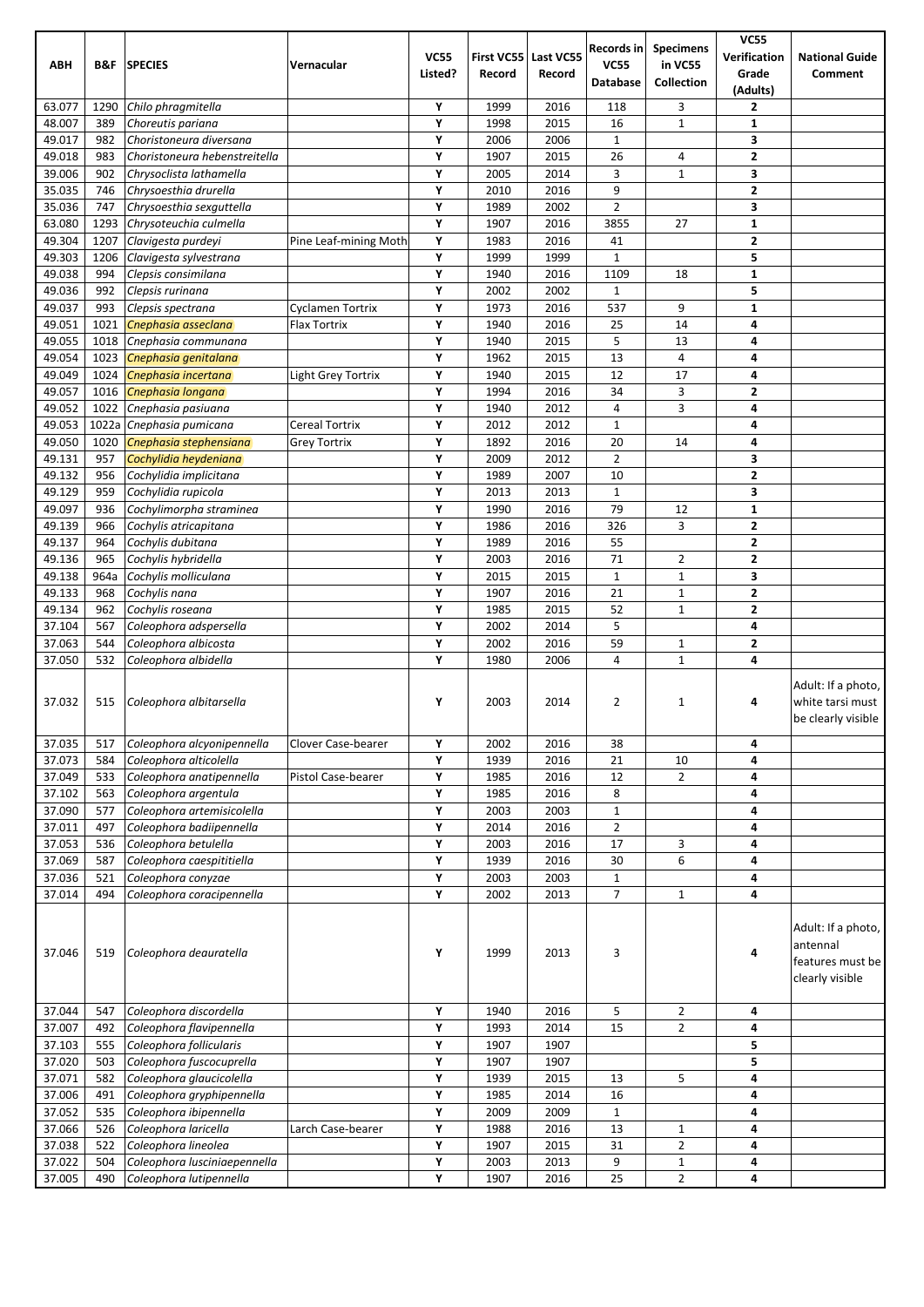| ABH              | B&F          | <b>SPECIES</b>                                        | Vernacular             | <b>VC55</b><br>Listed? | Record       | First VC55 Last VC55<br>Record | Records in<br><b>VC55</b><br><b>Database</b> | <b>Specimens</b><br>in VC55<br>Collection | <b>VC55</b><br>Verification<br>Grade<br>(Adults) | <b>National Guide</b><br>Comment                                      |
|------------------|--------------|-------------------------------------------------------|------------------------|------------------------|--------------|--------------------------------|----------------------------------------------|-------------------------------------------|--------------------------------------------------|-----------------------------------------------------------------------|
| 37.048           | 518          | Coleophora mayrella                                   |                        | Υ                      | 1986         | 2016                           | 93                                           | 2                                         | 2                                                | Adult: If a photo,<br>antennal<br>features must be<br>clearly visible |
| 37.009           | 496          | Coleophora milvipennis                                |                        | Υ                      | 2013         | 2103                           | $\mathbf{1}$                                 |                                           | 4                                                |                                                                       |
| 37.072           | 578          | Coleophora otidipennella                              |                        | Y                      | 2015         | 2015                           | $\mathbf{1}$                                 |                                           | 4                                                |                                                                       |
| 37.106           | 560          | Coleophora paripennella                               |                        | Υ                      | 2013         | 2015                           | 6                                            |                                           | 4                                                | Adult: If a photo,<br>antennal<br>features must be<br>clearly visible |
| 37.065           | 549          | Coleophora pennella                                   |                        | Υ                      | 2003         | 2005                           | 4                                            | 2                                         | 4                                                | Adult: Size<br>details essential<br>for adult                         |
| 37.093           | 559          | Coleophora peribenanderi                              |                        | Y                      | 1988         | 2016                           | 11                                           | $\overline{2}$                            | 4                                                |                                                                       |
| 37.027           | 513          | Coleophora potentillae                                |                        | Y                      | 1988         | 1988                           | $\mathbf{1}$                                 |                                           | 4                                                |                                                                       |
| 37.017<br>37.042 | 494a<br>545  | Coleophora prunifoliae<br>Coleophora saturatella      |                        | Υ<br>Υ                 | 2014<br>2005 | 2015<br>2005                   | $\overline{2}$<br>$\mathbf 1$                | $\mathbf{1}$                              | 4<br>4                                           |                                                                       |
| 37.083           | 565          | Coleophora saxicolella                                |                        | Y                      | 2003         | 2015                           | 23                                           |                                           | 4                                                |                                                                       |
| 37.015           | 493          | Coleophora serratella                                 |                        | Y                      | 1983         | 2016                           | 27                                           | $\mathbf 1$                               | 4                                                |                                                                       |
| 37.013           | 501          | Coleophora siccifolia                                 |                        | Y                      | 2003         | 2003                           | $\mathbf{1}$                                 | $\mathbf{1}$                              | 4                                                |                                                                       |
| 37.016           | 495          | Coleophora spinella                                   | Apple & Plum Case-bea  | Υ                      | 2003         | 2016                           | $\overline{7}$                               |                                           | 4                                                |                                                                       |
| 37.084           | 566          | Coleophora sternipennella                             |                        | Υ                      | 2002         | 2006                           | $\overline{4}$                               | $\overline{2}$                            | 4                                                |                                                                       |
| 37.099<br>37.076 | 553<br>580   | Coleophora striatipennella<br>Coleophora sylvaticella |                        | Y<br>Υ                 | 2011<br>1985 | 2012<br>1985                   | $\overline{2}$<br>$\mathbf 1$                |                                           | 4<br>4                                           |                                                                       |
| 37.070           | 583          | Coleophora tamesis                                    |                        | Y                      | 2003         | 2007                           | 3                                            |                                           | 4                                                |                                                                       |
| 37.081           | 561          | Coleophora therinella                                 |                        | Y                      | 1940         | 1940                           |                                              | $\mathbf{1}$                              | 4                                                |                                                                       |
| 37.033           | 516          | Coleophora trifolii<br>Coleophora trochilella         |                        | Υ<br>Υ                 | 1982         | 2016<br>2004                   | 101                                          | 2                                         | 2                                                | Adult: Size of<br>moth and<br>antenna details<br>essential            |
| 37.095<br>37.086 | 556<br>568   | Coleophora versurella                                 |                        | Y                      | 2004<br>2002 | 2002                           | 1                                            | $\mathbf{1}$                              | 4<br>4                                           |                                                                       |
| 49.113           | 952          | Commophila aeneana                                    |                        | Υ                      | 2006         | 2017                           | $\overline{2}$                               | $\mathbf{1}$                              | 3                                                |                                                                       |
| 10.006           | 127          | Coptotriche angusticollella                           |                        | Y                      | 2013         | 2013                           | $\mathbf 1$                                  |                                           | 3                                                |                                                                       |
| 10.003           | 125          | Coptotriche marginea                                  |                        | Υ                      | 1907         | 2016                           | 176                                          |                                           | 2                                                |                                                                       |
| 63.086           | 1301         | Crambus lathoniellus                                  |                        | Υ                      | 1907         | 2016                           | 914                                          | 29                                        | 1                                                |                                                                       |
| 63.081<br>63.088 | 1294         | Crambus pascuella                                     |                        | Y                      | 1978         | 2016                           | 2176                                         | 19<br>17                                  | 1                                                |                                                                       |
| 63.085           | 1302<br>1300 | Crambus perlella<br>Crambus pratella                  |                        | Y<br>Y                 | 1907<br>1978 | 2016<br>1998                   | 990<br>8                                     |                                           | 1<br>5                                           |                                                                       |
| 28.013           | 637          | Crassa tinctella                                      |                        | Υ                      | 2012         | 2102                           | $\mathbf{1}$                                 |                                           | 3                                                |                                                                       |
| 28.014           | 642          | Crassa unitella                                       |                        | Υ                      | 1981         | 2016                           | 643                                          | $\overline{2}$                            | 2                                                |                                                                       |
| 45.026           | 1491         | Crombrugghia distans                                  | <b>Breckland Plume</b> | Υ                      | 2013         | 2013                           | $1\,$                                        |                                           | 5                                                |                                                                       |
| 62.007           | 1433         | Cryptoblabes bistriga                                 |                        | Y                      | 1907         | 2015                           | 42                                           | $\mathbf{1}$                              | 1                                                |                                                                       |
| 63.054           | 1409a        | Cydalima perspectalis                                 |                        | Y                      | 2017         | 2017                           |                                              |                                           | 1                                                |                                                                       |
| 49.343<br>49.330 | 1262<br>1269 | Cydia amplana<br>Cydia conicolana                     |                        | Υ<br>Υ                 | 2012<br>2014 | 2016<br>2014                   | $\overline{2}$<br>$\mathbf{1}$               | $\mathbf{1}$                              | 3<br>3                                           |                                                                       |
| 49.332           | 1268         | Cydia coniferana                                      |                        | Υ                      | 1987         | 2011                           | $\overline{2}$                               |                                           | 3                                                |                                                                       |
| 49.334           | 1267         | Cydia cosmophorana                                    |                        | Y                      | 2011         | 2011                           | $\mathbf 1$                                  |                                           | 3                                                |                                                                       |
| 49.342           | 1259         | Cydia fagiglandana                                    |                        | Y                      | 1990         | 2014                           | 11                                           | $\mathbf{1}$                              | $\overline{\mathbf{2}}$                          |                                                                       |
| 49.329           |              | 1266a Cydia illutana                                  |                        | Υ                      | 2011         | 2011                           | $\mathbf{1}$                                 |                                           | 3                                                |                                                                       |
| 49.324<br>49.338 | 1257<br>1261 | Cydia nigricana<br>Cydia pomonella                    | Pea Moth               | Υ<br>Υ                 | 1993<br>1907 | 2012<br>2016                   | 14<br>695                                    | 15                                        | 2<br>1                                           |                                                                       |
| 49.341           | 1260         | Cydia splendana                                       | <b>Codling Moth</b>    | Y                      | 1979         | 2016                           | 658                                          | 3                                         | 2                                                |                                                                       |
| 49.335           | 1254         | Cydia strobilella                                     | Spruce Seed Moth       | Y                      | 2014         | 2016                           | $\overline{2}$                               |                                           | 3                                                |                                                                       |
| 49.325           | 1255         | Cydia ulicetana                                       |                        | Υ                      | 1940         | 2016                           | 64                                           | 12                                        | $\mathbf{1}$                                     |                                                                       |
| 11.005           | 179          | Dahlica lichenella                                    | Lichen Case-bearer     | Υ                      | 2005         | 2012                           | 8                                            |                                           | N/A                                              | Parthenogenetic                                                       |
| 11.003           | 176          | Dahlica triguetrella                                  |                        | Υ                      | 2005         | 2012                           | 5                                            |                                           | N/A                                              | Parthenogenetic                                                       |
| 28.020<br>28.005 | 650<br>638a  | Dasycera oliviella<br>Denisia albimaculea             |                        | Υ<br>Υ                 | 1980<br>2003 | 1980<br>2016                   | $\mathbf{1}$<br>4                            | $\mathbf{1}$                              | 5<br>3                                           |                                                                       |
| 28.006           | 638          | Denisia augustella                                    |                        | Υ                      | 1989         | 1989                           | $\mathbf{1}$                                 |                                           | 5                                                | Probably extinct                                                      |
| 28.004           | 636          | Denisia similella                                     |                        | Υ                      | 2003         | 2016                           | 12                                           | $\mathbf{1}$                              | $\mathbf{1}$                                     |                                                                       |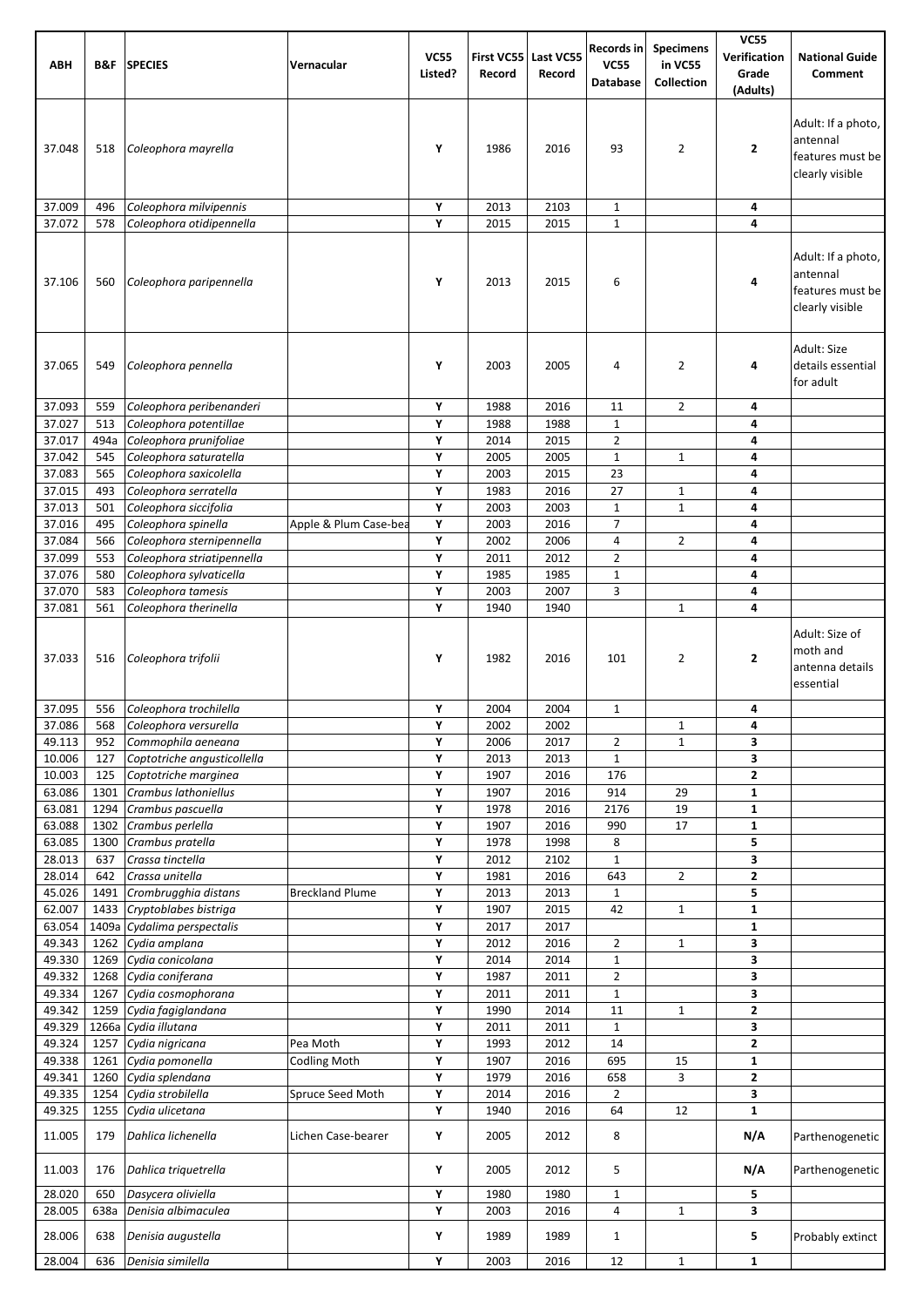|                  |              |                                                   |                           |             |              |              | Records in          | <b>Specimens</b>  | <b>VC55</b>             |                       |
|------------------|--------------|---------------------------------------------------|---------------------------|-------------|--------------|--------------|---------------------|-------------------|-------------------------|-----------------------|
| <b>ABH</b>       | B&F          | <b>SPECIES</b>                                    | Vernacular                | <b>VC55</b> | First VC55   | Last VC55    | <b>VC55</b>         | in VC55           | Verification            | <b>National Guide</b> |
|                  |              |                                                   |                           | Listed?     | Record       | Record       | <b>Database</b>     | <b>Collection</b> | Grade                   | Comment               |
|                  |              |                                                   |                           | Υ           |              |              |                     |                   | (Adults)                |                       |
| 32.045<br>32.038 | 680<br>674   | Depressaria albipunctella<br>Depressaria badiella |                           | Υ           | 1907<br>2001 | 1907<br>2015 | 4                   | $\overline{2}$    | 5<br>4                  |                       |
| 32.047           | 682          | Depressaria chaerophylli                          |                           | Υ           | 2017         | 2017         | $\mathbf{1}$        |                   | 3                       |                       |
| 32.039           | 670          | Depressaria daucella                              |                           | Y           | 1975         | 2008         | 5                   | 4                 | 3                       |                       |
| 32.037           | 673          | Depressaria pimpinellae                           |                           | Υ           | 2015         | 2015         | $\mathbf{1}$        |                   | 3                       |                       |
| 32.036           | 672          | Depressaria radiella                              | Parsnip Moth              | Υ           | 1974         | 2016         | 83                  | 9                 | $\overline{2}$          |                       |
| 32.043           | 678          | Depressaria sordidatella                          |                           | Υ           | 1983         | 2015         | 4                   |                   | 4                       |                       |
| 32.040           | 671          | Depressaria ultimella                             |                           | Υ           | 2011         | 2011         | $\mathbf 1$         |                   | 3                       |                       |
| 63.044           | 1403         | Diasemiopsis ramburialis                          |                           | Υ           | 2014         | 2014         | $\mathbf{1}$        | $\mathbf{1}$      | 3                       |                       |
| 35.022           | 862          | Dichomeris marginella                             | Juniper Webber            | Υ           | 1980         | 2016         | 110                 | 5                 | 1                       |                       |
| 49.313           | 1279         | Dichrorampha acuminatana                          |                           | Y           | 1994         | 2016         | 81                  |                   | $\mathbf{2}$            |                       |
| 49.311           | 1287         | Dichrorampha aeratana                             |                           | Υ           | 2003         | 2011         | 4                   | $\mathbf{1}$      | 4                       |                       |
| 49.320           | 1274         | Dichrorampha alpinana                             |                           | Y           | 1985         | 2015         | 32                  |                   | 4                       |                       |
| 49.312           | 1280         | Dichrorampha consortana                           |                           | Υ           | 2003         | 2005         | 4                   |                   | 5                       |                       |
| 49.319           | 1275         | Dichrorampha flavidorsana                         |                           | Υ           | 2009         | 2013         | 3                   | $\mathbf{1}$      | 4                       |                       |
| 49.321<br>49.322 | 1273<br>1276 | Dichrorampha petiverella                          |                           | Υ<br>Y      | 1907<br>2003 | 2016<br>2004 | 3<br>$\overline{2}$ | $\mathbf{1}$      | 4<br>4                  |                       |
| 49.309           | 1285         | Dichrorampha plumbagana<br>Dichrorampha plumbana  |                           | Υ           | 2004         | 2016         | 4                   | $\mathbf{1}$      | 4                       |                       |
| 49.310           | 1286         | Dichrorampha sedatana                             |                           | Υ           | 2004         | 2004         | $\overline{2}$      |                   | 4                       |                       |
| 49.316           | 1278         | Dichrorampha seguana                              |                           | Υ           | 2001         | 2016         | 9                   | $\mathbf{1}$      | 2                       |                       |
| 49.315           | 1281         | Dichrorampha simpliciana                          |                           | Υ           | 1982         | 2015         | 14                  | $\overline{2}$    | 4                       |                       |
| 49.318           | 1284         | Dichrorampha vancouverana                         |                           | Y           | 2002         | 2015         | 16                  | $\mathbf 1$       | $\overline{\mathbf{2}}$ |                       |
| 62.028           | 1454         | Dioryctria abietella                              |                           | Υ           | 1980         | 2016         | 75                  | $\mathbf 1$       | $\mathbf{2}$            |                       |
| 62.026           |              | 1454a Dioryctria schuetzeella                     |                           | Υ           | 2006         | 2006         | $\mathbf{1}$        |                   | 3                       |                       |
| 62.027           | 1455         | Dioryctria simplicella                            |                           | Υ           | 1985         | 2014         | 9                   | $\mathbf{1}$      | 2                       |                       |
| 62.025           |              | 1454b Dioryctria sylvestrella                     |                           | Υ           | 2012         | 2014         | $\overline{2}$      |                   | 3                       |                       |
| 11.001           | 180          | Diplodoma laichartingella                         |                           | Υ           | 1907         | 2013         | $\overline{2}$      | $\overline{2}$    | 3                       |                       |
| 49.004           | 1010         | Ditula angustiorana                               | <b>Red-barred Tortrix</b> | Υ           | 1980         | 2016         | 1137                | 13                | $\mathbf{1}$            |                       |
| 29.001           | 663          | Diurnea fagella                                   |                           | Υ           | 1907         | 2016         | 568                 | 40                | $\mathbf{1}$            |                       |
| 29.002           | 664          | Diurnea lipsiella                                 |                           | Y           | 1907         | 2015         | 7                   | 4                 | $\mathbf{2}$            |                       |
| 63.121           | 1329         | Donacaula forficella                              |                           | Υ           | 1907         | 2016         | 125                 | 4                 | $\overline{\mathbf{2}}$ |                       |
| 63.122           | 1330         | Donacaula mucronella                              |                           | Y           | 1985         | 2014         | 6                   |                   | $\overline{\mathbf{2}}$ |                       |
| 63.046           |              | 1403a Duponchelia fovealis                        |                           | Υ           | 2005         | 2015         | 3                   | $\mathbf{1}$      | 3                       |                       |
| 2.001<br>49.047  | 6            | Dyseriocrania subpurpurella<br>Eana incanana      |                           | Υ<br>Υ      | 1907         | 2016         | 240                 | $\overline{7}$    | $\mathbf{2}$            |                       |
| 49.045           | 1030<br>1029 | Eana osseana                                      |                           | Υ           | 1940<br>1991 | 2016<br>1991 | 22<br>$\mathbf{1}$  | $\overline{2}$    | 4<br>3                  |                       |
| 4.089            | 37           | Ectoedemia albifasciella                          |                           | Υ           | 1973         | 2015         | 16                  |                   | 4                       |                       |
| 4.094            | 28           | Ectoedemia angulifasciella                        |                           | Υ           | 1973         | 2015         | 31                  |                   | 4                       |                       |
| 4.085            | 23           | Ectoedemia argyropeza                             |                           | Υ           | 2006         | 2013         | 6                   |                   | 4                       |                       |
| 4.095            | 29           | Ectoedemia atricollis                             |                           | Υ           | 1973         | 2015         | 16                  |                   | 4                       |                       |
| 4.076            | 20           | Ectoedemia decentella                             |                           | Υ           | 2001         | 2015         | 22                  |                   | 2                       |                       |
| 4.088            | 36a          | Ectoedemia heringella                             |                           | Υ           | 2012         | 2016         | 8                   |                   | 4                       |                       |
| 4.091            | 39           | Ectoedemia heringi                                |                           | Υ           | 1993         | 2010         | $\overline{7}$      |                   | 4                       |                       |
| 4.082            | 25           | Ectoedemia intimella                              |                           | Υ           | 1993         | 2011         | 10                  |                   | 4                       |                       |
| 4.075            | 22           | Ectoedemia louisella                              |                           | Υ           | 2013         | 2014         | $\overline{2}$      |                   | 4                       |                       |
| 4.100            | 35           | Ectoedemia minimella                              |                           | Υ           | 1974         | 2007         | 10                  |                   | 4                       |                       |
| 4.099            | 34           | Ectoedemia occultella                             |                           | Υ           | 1892         | 2015         | 45                  |                   | 4                       |                       |
| 4.078            | 42           | Ectoedemia septembrella                           |                           | Υ           | 1907         | 2011         | 5                   |                   | 4                       |                       |
| 4.074            | 21           | Ectoedemia sericopeza                             |                           | Υ           | 2012         | 2012         | $\overline{2}$      |                   | 4                       |                       |
| 4.090            | 38           | Ectoedemia subbimaculella                         |                           | Υ<br>Υ      | 1907         | 2013         | 33                  |                   | 4                       |                       |
| 4.084<br>18.007  | 24<br>469    | Ectoedemia turbidella<br>Eidophasia messingiella  |                           | Υ           | 2013<br>2007 | 2103<br>2011 | $\mathbf{1}$<br>3   |                   | 4<br>3                  |                       |
| 38.017           | 622          | Elachista adscitella                              |                           | Υ           | 2003         | 2013         | 3                   | $\mathbf{1}$      | 3                       |                       |
| 38.046           | 630          | Elachista albidella                               |                           | Υ           | 1907         | 1907         |                     |                   | 5                       |                       |
| 38.030           | 601          | Elachista albifrontella                           |                           | Υ           | 1907         | 2016         | 10                  | $\overline{2}$    | 2                       |                       |
| 38.028           | 599          | Elachista alpinella                               |                           | Υ           | 1997         | 1997         | $\mathbf{1}$        |                   | 4                       |                       |
| 38.032           | 602          | Elachista apicipunctella                          |                           | Υ           | 1907         | 2016         | 58                  |                   | $\overline{\mathbf{2}}$ |                       |
| 38.004           | 610          | Elachista argentella                              |                           | Υ           | 1907         | 2016         | 93                  | 19                | $\mathbf{1}$            |                       |
| 38.025           | 597          | Elachista atricomella                             |                           | Υ           | 2007         | 2016         | 9                   |                   | $\mathbf{z}$            |                       |
| 38.018           | 623          | Elachista bisulcella                              |                           | Υ           | 2003         | 2015         | 6                   |                   | $\mathbf{2}$            |                       |
| 38.037           | 607          | Elachista canapennella                            |                           | Υ           | 1907         | 2016         | 53                  | $\mathbf{1}$      | 4                       |                       |
| 38.047           | 631          | Elachista freyerella                              |                           | Υ           | 1907         | 2012         | 3                   | 5                 | 4                       |                       |
| 38.015           | 620          | Elachista gangabella                              |                           | Υ           | 2004         | 2011         | 3                   | $\mathbf 1$       | 3                       |                       |
| 38.022           | 594          | Elachista gleichenella                            |                           | Υ           | 2012         | 2016         | $\overline{2}$      |                   | 3                       |                       |
| 38.036           | 606          | Elachista humilis                                 |                           | Υ           | 2002         | 2008         | 6                   |                   | 4                       |                       |
| 38.029           | 600          | Elachista luticomella                             |                           | Υ           | 1907         | 2016         | $\mathbf{1}$        |                   | 5                       |                       |
| 38.039           | 609          | Elachista maculicerusella                         |                           | Υ           | 1907         | 2016         | 122                 | 7                 | $\overline{\mathbf{2}}$ |                       |
| 38.012<br>38.019 | 617<br>593   | Elachista obliquella<br>Elachista regificella     |                           | Υ<br>Υ      | 1907<br>1985 | 1907<br>1993 | 4                   |                   | 5<br>3                  |                       |
| 38.038           | 608          | Elachista rufocinerea                             |                           | Υ           | 1907         | 2016         | 70                  | 14                | $\mathbf{2}$            |                       |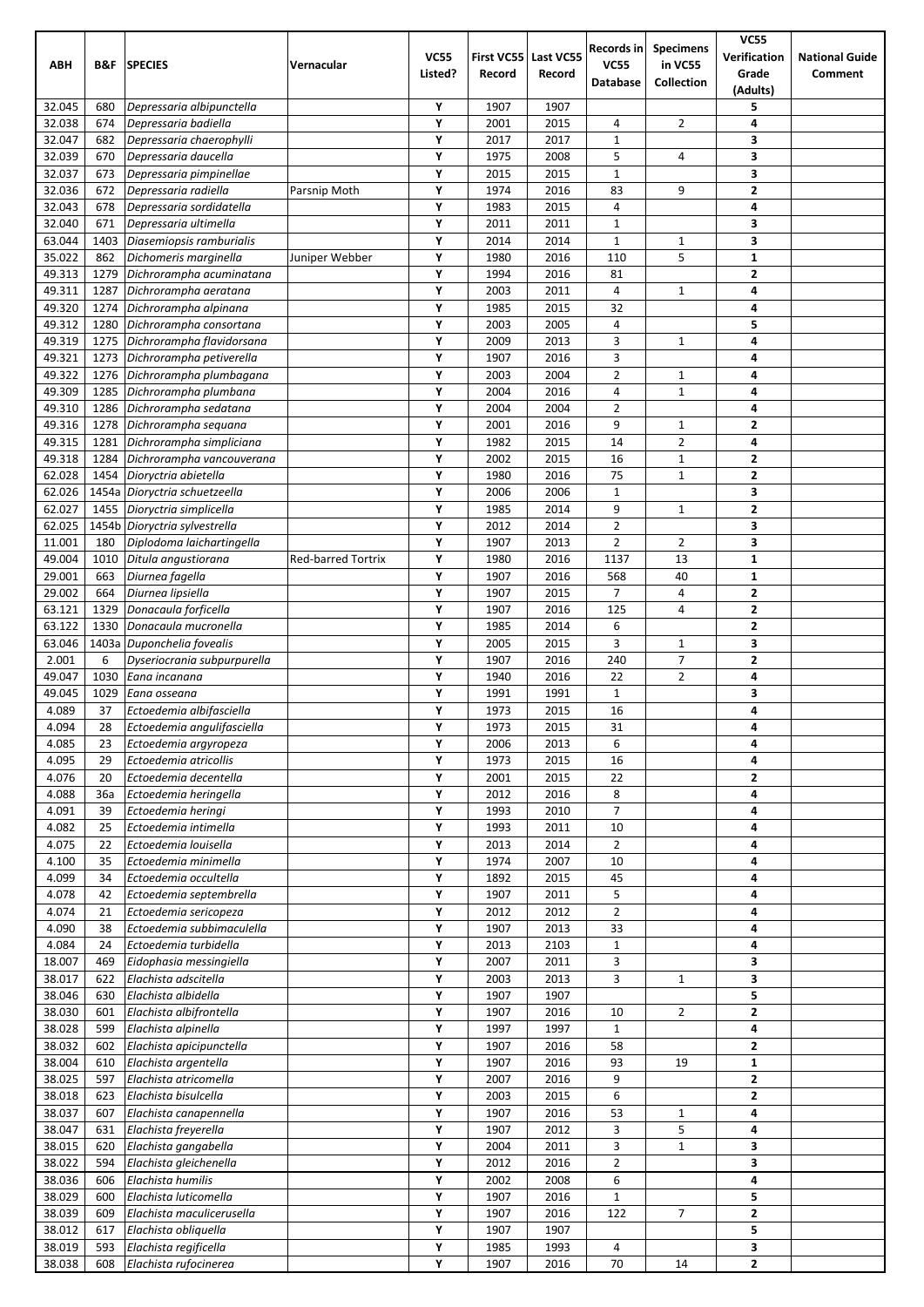|                  |              |                                          |                       |                        |                             |                     | Records in                       | <b>Specimens</b> | <b>VC55</b>             |                                  |
|------------------|--------------|------------------------------------------|-----------------------|------------------------|-----------------------------|---------------------|----------------------------------|------------------|-------------------------|----------------------------------|
| <b>ABH</b>       | B&F          | <b>SPECIES</b>                           | Vernacular            | <b>VC55</b><br>Listed? | <b>First VC55</b><br>Record | Last VC55<br>Record | <b>VC55</b>                      | in VC55          | Verification<br>Grade   | <b>National Guide</b><br>Comment |
|                  |              |                                          |                       |                        |                             |                     | Database                         | Collection       | (Adults)                |                                  |
| 38.016           | 621          | Elachista subalbidella                   |                       | Υ                      | 2003                        | 2015                | 6                                | $\mathbf{1}$     | $\mathbf{2}$            |                                  |
| 38.033           | 603          | Elachista subnigrella                    |                       | Υ                      | 1980                        | 1981                | $\mathbf{1}$                     | 5                | 4                       |                                  |
| 38.007           | 613          | Elachista subocellea                     |                       | Υ                      | 2002                        | 2015                | 19                               | $\mathbf{1}$     | $\overline{2}$          |                                  |
| 38.005           | 611          | Elachista triatomea                      |                       | Υ                      | 1993                        | 2010                | 3                                |                  | 3                       |                                  |
| 38.045           | 629          | Elachista utonella                       |                       | Υ                      | 2013                        | 2013                | $\mathbf{1}$                     |                  | 4                       |                                  |
| 63.114           | 1345         | Elophila nymphaeata                      | Brown China-mark      | Υ                      | 1885                        | 2016                | 533                              | 3                | $\mathbf{1}$            |                                  |
| 45.044           | 1524         | Emmelina monodactyla                     | Common Plume          | Υ                      | 1885                        | 2016                | 1713                             | 16               | $\mathbf{1}$            |                                  |
| 49.200           | 1216         | Enarmonia formosana                      | Cherry Bark Tortrix   | Υ                      | 1980                        | 2016                | 53                               | 9                | $\mathbf{1}$            |                                  |
| 49.192           | 1103         | Endothenia ericetana                     |                       | Υ<br>Υ                 | 1998                        | 1998                | $\mathbf 1$                      |                  | 5                       |                                  |
| 49.186           | 1097         | Endothenia gentianaeana                  |                       |                        | 1985                        | 2016                | 54                               | $\overline{2}$   | 4                       | Hindwing check                   |
| 49.188           | 1099         | Endothenia marginana                     |                       | Υ                      | 1997                        | 2016                | 41                               | 2                | $\overline{2}$          | required                         |
| 49.191           | 1102         | Endothenia nigricostana                  |                       | Υ                      | 1907                        | 2016                | $\mathbf{1}$                     | $\mathbf{1}$     | 3                       |                                  |
| 49.187           | 1098         | Endothenia oblongana                     |                       | Υ                      | 2013                        | 2016                | $\overline{2}$                   | 1                | 4                       |                                  |
| 49.193           | 1104         | Endothenia quadrimaculana                |                       | Υ                      | 1907                        | 2015                | 16                               | $\mathbf{1}$     | $\mathbf{1}$            |                                  |
| 62.077           | 1424         | Endotricha flammealis                    |                       | Υ                      | 2000                        | 2016                | 401                              | $\overline{2}$   | $\mathbf{1}$            |                                  |
| 28.009           | 648          | Endrosis sarcitrella                     | White-shouldered Hou  | Υ                      | 1907                        | 2016                | 1228                             | 20               | $\mathbf{1}$            |                                  |
| 49.005           | 1006         | Epagoge grotiana                         |                       | Υ                      | 1907                        | 2016                | 10                               |                  | 3                       |                                  |
| 47.005           | 483          | Epermenia chaerophyllella                |                       | Υ                      | 1983                        | 2016                | 55                               |                  | $\mathbf{1}$            |                                  |
| 47.006           | 481          | Epermenia falciformis                    |                       | Υ                      | 1991                        | 2015                | 32                               | 8                | $\mathbf{1}$            |                                  |
| 62.064           | 1473         | Ephestia elutella<br>Ephestia kuehniella | Cacao Moth            | Υ<br>Υ                 | 1938                        | 1990                | $\overline{2}$<br>$\overline{7}$ | 5                | 4                       |                                  |
| 62.063<br>62.065 | 1475<br>1474 | Ephestia unicolorella                    | Mediterranean Flour M | Υ                      | 1986<br>2010                | 2008<br>2016        | 24                               | $\mathbf{1}$     | 3<br>3                  |                                  |
|                  |              |                                          |                       |                        |                             |                     |                                  |                  |                         | Size and sex                     |
| 49.286           |              | 1184a Epiblema cirsiana                  |                       | Υ                      | 2004                        | 2016                | $\overline{7}$                   | $\mathbf{1}$     | 4                       | essential                        |
| 49.289           | 1187         | Epiblema costipunctana                   |                       | Υ                      | 1993                        | 2016                | 16                               | $\mathbf{1}$     | $\overline{2}$          |                                  |
| 49.288           | 1183         | Epiblema foenella                        |                       | Υ                      | 1974                        | 2016                | 93                               | $\overline{2}$   | $\mathbf{1}$            |                                  |
| 49.291           | 1181         | Epiblema grandaevana                     |                       | Υ                      | 2001                        | 2015                | 14                               | 3                | $\overline{\mathbf{2}}$ |                                  |
| 49.285           | 1184         | Epiblema scutulana                       |                       | Υ                      | 1907                        | 2016                | 31                               | 8                | 4                       | Size and sex                     |
|                  |              |                                          |                       |                        |                             |                     |                                  |                  |                         | essential                        |
| 49.284           | 1186         | Epiblema sticticana                      |                       | Υ                      | 1907                        | 2013                | 20                               | 10               | 4                       |                                  |
| 49.234           | 1150         | Epinotia abbreviana                      |                       | Y                      | 1907                        | 2016                | 30                               | 4                | $\overline{2}$          |                                  |
| 49.254           | 1133         | Epinotia bilunana                        |                       | Υ<br>Υ                 | 1975                        | 2016                | 271                              | 2                | $\mathbf{1}$            |                                  |
| 49.231           | 1155         | Epinotia brunnichana                     |                       |                        | 1981                        | 2016                | 172                              | 8                | 4                       | Unicolorous                      |
| 49.229           | 1154         | Epinotia caprana                         |                       | Υ                      | 1907                        | 2014                | 3                                |                  | 3                       | $forms = 4$                      |
| 49.256           |              | 1138a Epinotia cinereana                 |                       | Υ                      | 2014                        | 2014                | $\mathbf{1}$                     |                  | 5                       |                                  |
| 49.238           |              | 1147 Epinotia cruciana                   | <b>Willow Tortrix</b> | Υ                      | 1907                        | 2008                | $\overline{2}$                   |                  | 3                       |                                  |
| 49.243           |              | 1135 Epinotia demarniana                 |                       | Υ                      | 2001                        | 2016                | 23                               | 3                | $\overline{2}$          |                                  |
| 49.240           | 1136         | Epinotia immundana                       |                       | Υ                      | 1940                        | 2016                | 91                               | 18               | $\overline{2}$          |                                  |
| 49.232           |              | 1152 Epinotia maculana                   |                       | Υ                      | 1995                        | 2011                | 4                                |                  | 3                       |                                  |
| 49.242           | 1145         | Epinotia nanana                          |                       | Υ                      | 1990                        | 2016                | 4                                |                  | 4                       |                                  |
| 49.255           | 1138         | Epinotia nisella                         |                       | Υ                      | 1983                        | 2016                | 376                              |                  | $\mathbf{1}$            |                                  |
| 49.246           | 1130         | Epinotia pygmaeana                       |                       | Υ                      | 1989                        | 1989                | $\mathbf 1$                      | 2                | 3                       |                                  |
| 49.249           | 1134         | Epinotia ramella                         |                       | Υ                      | 1982                        | 2016                | 216                              | 3                | $\mathbf 1$             |                                  |
| 49.251           | 1146         | Epinotia rubiginosana                    |                       | Υ                      | 2005                        | 2010                | 5                                | $\mathbf{1}$     | 3                       |                                  |
| 49.237           | 1144         | Epinotia signatana                       |                       | Υ                      | 2010                        | 2016                | 11                               | $\mathbf{1}$     | $\mathbf{2}$            |                                  |
| 49.233           | 1156         | Epinotia solandriana                     |                       | Υ                      | 1990                        | 2015                | 19                               | 4                | $\mathbf{2}$            | Unicolorous                      |
| 49.228           |              |                                          |                       | Υ                      |                             |                     |                                  |                  |                         | $forms = 4$                      |
| 49.244           | 1153<br>1132 | Epinotia sordidana                       |                       | Υ                      | 2006                        | 2006                | $\mathbf{1}$                     |                  | 4<br>$\overline{2}$     |                                  |
| 49.252           | 1142         | Epinotia subocellana<br>Epinotia tedella |                       | Υ                      | 1907<br>1985                | 2015<br>2012        | 33<br>6                          | 3<br>3           | $\overline{\mathbf{2}}$ |                                  |
| 49.248           | 1139         | Epinotia tenerana                        | Nut Bud Moth          | Υ                      | 1907                        | 2016                | 36                               | 6                | $\mathbf{1}$            |                                  |
| 49.245           | 1137         | Epinotia tetraquetrana                   |                       | Υ                      | 1907                        | 2009                | 19                               | 2                | $\overline{\mathbf{2}}$ |                                  |
| 49.230           | 1151         | Epinotia trigonella                      |                       | Υ                      | 1980                        | 2010                | 18                               | 2                | $\overline{\mathbf{2}}$ |                                  |
| 49.039           | 998          | Epiphyas postvittana                     | Light Brown Apple Mot | Υ                      | 1989                        | 2016                | 5441                             | 3                | $\mathbf{1}$            |                                  |
| 2.006            | 11           | Eriocrania cicatricella                  |                       | Υ                      | 2005                        | 2006                | $\overline{2}$                   | $\mathbf 1$      | 4                       |                                  |
| 2.005            | 10           | Eriocrania salopiella                    |                       | Υ                      | 1989                        | 1989                | $\mathbf 1$                      |                  | 5                       |                                  |
| 2.008            | 12           | Eriocrania sangii                        |                       | Υ                      | 1996                        | 2016                | 4                                | 3                | 4                       |                                  |
| 2.007            | 13           | Eriocrania semipurpurella                |                       | Υ                      | 1989                        | 2011                | 10                               |                  | 4                       |                                  |
| 2.003            | 8            | Eriocrania unimaculella                  |                       | Υ                      | 2005                        | 2005                | $1\,$                            | $\mathbf{1}$     | 3                       |                                  |
| 28.019           | 649          | Esperia sulphurella                      |                       | Υ                      | 1907                        | 2016                | 192                              | 16               | $\mathbf{1}$            |                                  |
| 33.006           | 720          | Ethmia bipunctella                       |                       | Υ                      | 2008                        | 2008                | $1\,$                            |                  | 3                       |                                  |
| 33.001           | 718          | Ethmia dodecea                           |                       | Υ                      | 1995                        | 2016                | 124                              | $\mathbf{1}$     | $\mathbf{1}$            |                                  |
|                  |              |                                          |                       |                        |                             |                     |                                  |                  |                         | Scarce                           |
| 62.020           |              | 1451a Etiella zinckenella                |                       | Υ                      | 2009                        | 2009                | 1                                | 1                | 3                       | immigrant/few<br>records         |
| 49.276           | 1190         | Eucosma aspidiscana                      |                       | Υ                      | 1983                        | 1994                | $\overline{2}$                   |                  | 3                       |                                  |
| 49.269           | 1197         | Eucosma campoliliana                     |                       | Υ                      | 1989                        | 2016                | 170                              | 1                | 1                       |                                  |
| 49.265           |              | 1201 Eucosma cana                        |                       | Υ                      | 1981                        | 2016                | 744                              | 4                | $\overline{\mathbf{2}}$ |                                  |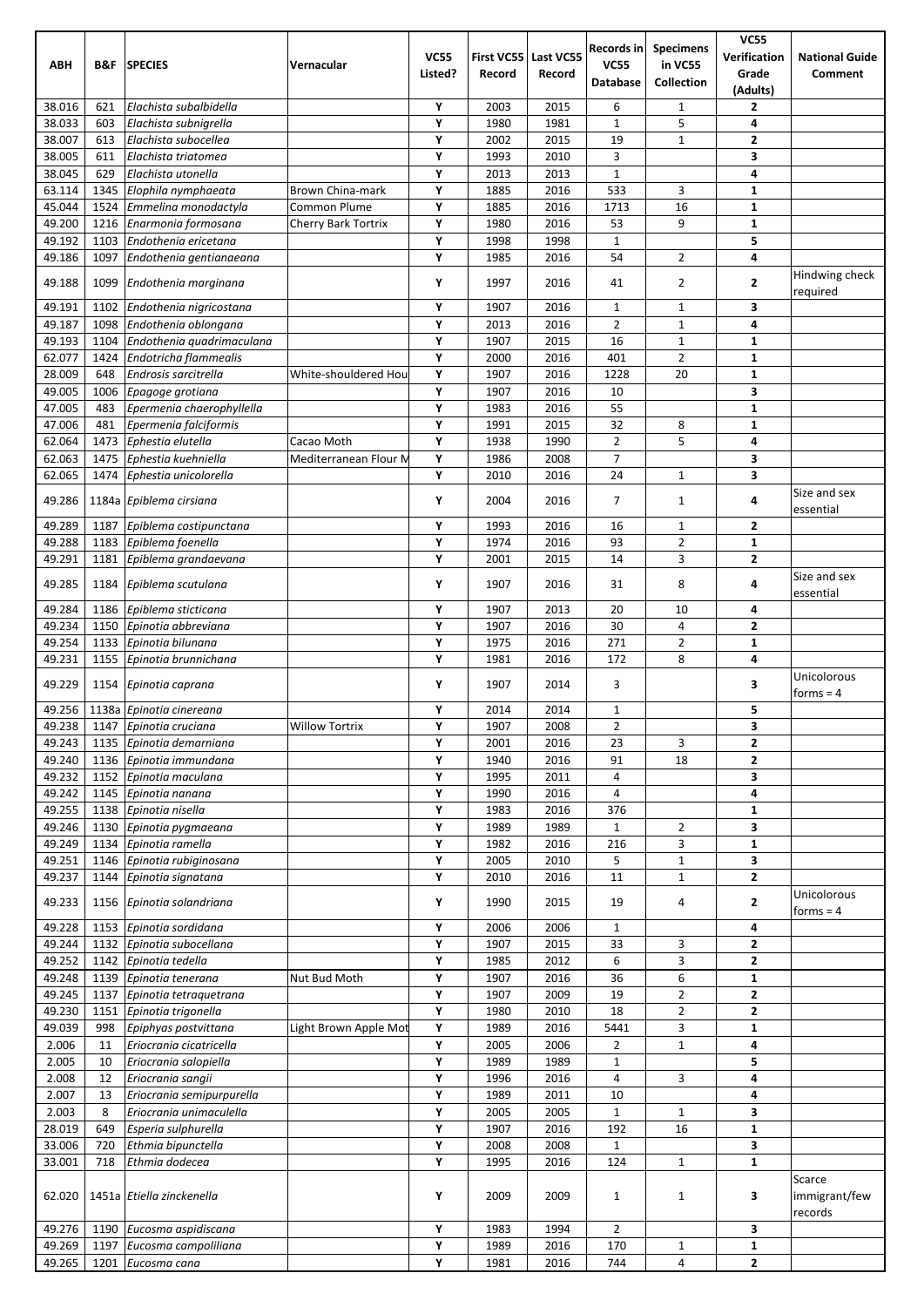| ABH              | B&F          | <b>SPECIES</b>                                     | Vernacular                   | <b>VC55</b><br>Listed? | <b>First VC55</b><br>Record | Last VC55<br>Record | Records in<br><b>VC55</b><br>Database | <b>Specimens</b><br>in VC55<br>Collection | <b>VC55</b><br>Verification<br>Grade<br>(Adults) | <b>National Guide</b><br>Comment |
|------------------|--------------|----------------------------------------------------|------------------------------|------------------------|-----------------------------|---------------------|---------------------------------------|-------------------------------------------|--------------------------------------------------|----------------------------------|
| 49.275           | 1192         | Eucosma conterminana                               |                              | Υ                      | 2001                        | 2016                | 49                                    | $\mathbf{1}$                              | $\mathbf{z}$                                     |                                  |
| 49.266           | 1200         | Eucosma hohenwartiana                              |                              | Υ                      | 1983                        | 2016                | 45                                    | 4                                         | 2                                                |                                  |
| 49.264           | 1202         | Eucosma obumbratana                                |                              | Υ                      | 1990                        | 2016                | 36                                    | 2                                         | $\mathbf{2}$                                     |                                  |
| 49.277           | 1199         | Eucosma pupillana                                  |                              | Y                      | 1989                        | 1997                | 4                                     |                                           | 3                                                |                                  |
| 49.199           | 1217         | Eucosmomorpha albersana                            |                              | Υ                      | 1907                        | 1907                |                                       | 5                                         | 5                                                |                                  |
| 49.144           | 1113         | Eudemis profundana                                 |                              | Υ                      | 1980                        | 2016                | 120                                   | $\mathbf{1}$                              | $\overline{\mathbf{2}}$                          |                                  |
| 63.069           | 1342         | Eudonia angustea                                   |                              | Υ                      | 1975                        | 2016                | 715                                   | 15                                        | 1                                                |                                  |
| 63.072           | 1343         | Eudonia delunella                                  |                              | Υ                      | 1907                        | 2016                | 9                                     |                                           | 3                                                |                                  |
| 63.067           |              | 1338 Eudonia lacustrata                            |                              | Υ                      | 1907                        | 2016                | 1253                                  | 2                                         | $\overline{\mathbf{2}}$                          |                                  |
| 63.071           | 1341         | Eudonia lineola                                    |                              | Υ                      | 1983                        | 2015                | $\mathbf{1}$                          |                                           | 3                                                |                                  |
| 63.074           | 1344         | Eudonia mercurella                                 |                              | Υ                      | 1974                        | 2016                | 1025                                  | 5                                         | $\overline{\mathbf{2}}$                          |                                  |
| 63.068           | 1339         | Eudonia murana                                     |                              | Υ                      | 1973                        | 1983                | 2                                     | 2                                         | 3                                                |                                  |
| 63.075           |              | 1336 Eudonia pallida                               |                              | Υ                      | 1990                        | 2016                | 121                                   | 9                                         | $\mathbf{1}$                                     |                                  |
| 63.073           | 1340         | Eudonia truncicolella                              |                              | Υ                      | 1907                        | 2016                | 49                                    | 9                                         | $\overline{\mathbf{2}}$                          |                                  |
| 35.081           | 731          | Eulamprotes atrella                                |                              | Υ                      | 1986                        | 2015                | 51                                    | $\overline{2}$                            | $\overline{\mathbf{2}}$                          |                                  |
| 35.080           | 732          | Eulamprotes unicolorella                           |                              | Υ                      | 2003                        | 2011                | 6                                     | $\mathbf{1}$                              | 4                                                |                                  |
| 49.090           | 1015         | Eulia ministrana                                   |                              | Υ<br>Υ                 | 1907                        | 2016                | 59<br>26                              | 11<br>$\mathbf{1}$                        | 1                                                |                                  |
| 49.111<br>15.016 | 954<br>297   | Eupoecilia angustana<br>Euspilapteryx auroquttella |                              | Υ                      | 1990<br>1996                | 2015<br>2016        | 24                                    |                                           | $\mathbf{1}$<br>$\mathbf{1}$                     |                                  |
| 62.050           | 1469         | Euzophera cinerosella                              |                              | Υ                      |                             |                     | 5                                     | 1                                         | 3                                                |                                  |
| 62.048           | 1470         | Euzophera pinguis                                  |                              | Υ                      | 1978<br>1907                | 2016<br>2016        | 1012                                  | 6                                         | $\mathbf{1}$                                     |                                  |
| 63.058           | 1357         | Evergestis extimalis                               |                              | Υ                      | 1907                        | 1907                |                                       |                                           | 5                                                |                                  |
| 63.057           |              | 1356 Evergestis forficalis                         | Garden Pebble                | Υ                      | 1885                        | 2016                | 1304                                  | 19                                        | $\mathbf{1}$                                     |                                  |
| 63.059           |              | 1356a Evergestis limbata                           |                              | Υ                      | 2013                        | 2016                | 5                                     | $\mathbf{1}$                              | 3                                                |                                  |
| 63.060           | 1358         | Evergestis pallidata                               |                              | Υ                      | 1974                        | 2016                | 60                                    |                                           | $\mathbf{1}$                                     |                                  |
| 49.043           | 1026         | Exapate congelatella                               |                              | Υ                      | 1983                        | 2005                | 3                                     |                                           | 3                                                |                                  |
| 35.159           | 760          | Exoteleia dodecella                                |                              | Υ                      | 2002                        | 2016                | 4                                     | 2                                         | 3                                                |                                  |
| 62.006           | 1425         | Galleria mellonella                                | Wax Moth                     | Υ                      | 1907                        | 2016                | 140                                   | 3                                         | $\mathbf{1}$                                     |                                  |
| 35.097           | 800          | Gelechia rhombella                                 |                              | Υ                      | 1983                        | 2017                | $\overline{2}$                        |                                           | 3                                                |                                  |
| 35.099           | 801a         | Gelechia senticetella                              |                              | Υ                      | 2013                        | 2016                | 6                                     |                                           | $\overline{\mathbf{2}}$                          |                                  |
| 35.101           | 802a         | Gelechia sororculella                              |                              | Υ                      | 2014                        | 2014                | $\mathbf{1}$                          |                                           | 3                                                |                                  |
| 35.106           | 807          | Gelechia turpella                                  |                              | Υ                      | 1907                        | 1907                |                                       |                                           | 5                                                |                                  |
| 45.009           | 1503         | Gillmeria ochrodactyla                             | <b>Tansy Plume</b>           | Υ                      | 1974                        | 2015                | 5                                     | 1                                         | 3                                                |                                  |
| 45.008           | 1504         | Gillmeria pallidactyla                             | <b>Yarrow Plume</b>          | Υ                      | 1907                        | 2016                | 60                                    | 8                                         | $\overline{\mathbf{2}}$                          |                                  |
| 19.003           | 396          | Glyphipterix fuscoviridella                        |                              | Υ                      | 1907                        | 2016                | 7                                     | 10                                        | $\overline{\mathbf{2}}$                          |                                  |
| 19.007           | 391          | Glyphipterix simpliciella                          | <b>Cocksfoot Moth</b>        | Υ                      | 1907                        | 2016                | 107                                   | 37                                        | $\overline{\mathbf{2}}$                          |                                  |
| 19.002           | 397          | Glyphipterix thrasonella                           |                              | Y                      | 1981                        | 2015                | 9                                     | $\mathbf{1}$                              | $\overline{2}$                                   |                                  |
| 15.014           | 293          | Gracillaria syringella                             |                              | Υ                      | 1907                        | 2016                | 125                                   | 11                                        | 1                                                |                                  |
| 49.347           | 1241         | Grapholita compositella                            |                              | Υ                      | 1993                        | 2016                | 29                                    | $\mathbf{1}$                              | $\mathbf{1}$                                     |                                  |
| 49.357           | 1247         | Grapholita funebrana                               | Plum Fruit Moth              | Υ                      | 1990                        | 2016                | 9                                     | $\overline{2}$                            | 4                                                |                                  |
| 49.349           | 1242         | Grapholita internana                               |                              | Υ                      | 2002                        | 2014                | 4                                     |                                           | 3                                                |                                  |
| 49.359           | 1245         | Grapholita janthinana                              |                              | Υ                      | 1990                        | 2016                | 56                                    | $\overline{2}$                            | $\mathbf{2}$                                     |                                  |
| 49.354           | 1251         | Grapholita jungiella                               |                              | Υ                      | 1907                        | 2016                | 46                                    | 28                                        | $\mathbf{1}$                                     |                                  |
| 49.358           | 1246         | Grapholita tenebrosana                             |                              | Υ                      | 2007                        | 2014                | $\overline{2}$                        |                                           | 4                                                |                                  |
| 49.302           |              | 1207a Gravitarmata margarotana                     |                              | Υ                      | 2013                        | 2013                | $\mathbf{1}$                          | 1                                         | 3                                                |                                  |
| 49.108           | 930          | Gynnidomorpha alismana                             |                              | Υ                      | 2014                        | 2014                | $\overline{2}$                        | $\mathbf{1}$                              | 4                                                |                                  |
| 49.105           | 929          | Gynnidomorpha vectisana                            |                              | Υ                      | 2005                        | 2005                | $\mathbf{1}$                          |                                           | 4                                                |                                  |
| 49.283           | 1167         | Gypsonoma aceriana                                 |                              | Υ                      | 1982                        | 2016                | 38                                    | 2                                         | $\mathbf{2}$                                     |                                  |
| 49.279           | 1169         | Gypsonoma dealbana                                 |                              | Υ                      | 1892                        | 2016                | 193                                   | 4                                         | $\mathbf 1$                                      |                                  |
| 49.278           | 1171         | Gypsonoma minutana                                 |                              | Υ                      | 2013                        | 2013                | $\mathbf{1}$                          |                                           | 3                                                |                                  |
| 49.280           | 1170         | Gypsonoma oppressana                               |                              | Υ                      | 2006                        | 2016                | 6                                     |                                           | $\mathbf{z}$                                     |                                  |
| 49.281           | 1168         | Gypsonoma sociana                                  |                              | Υ<br>Υ                 | 1990                        | 2016                | 108                                   |                                           | 2<br>5                                           |                                  |
| 12.044           | 212          | Haplotinea insectella                              |                              | Υ                      | 1907                        | 1907                |                                       |                                           | 3                                                |                                  |
| 28.023<br>49.156 | 652a<br>1083 | Harpella forficella<br>Hedya nubiferana            |                              | Υ                      | 2012                        | 2012                | $\mathbf{1}$<br>1212                  |                                           | $\overline{\mathbf{2}}$                          |                                  |
| 49.158           | 1084         | Hedya ochroleucana                                 | <b>Marbled Orchard Tortr</b> | Υ                      | 1981<br>1907                | 2016<br>2016        | 125                                   | 17<br>3                                   | $\mathbf{z}$                                     |                                  |
| 49.157           | 1082         | Hedya pruniana                                     |                              | Υ                      | 1907                        | 2016                | 685                                   |                                           | 2                                                |                                  |
| 49.155           | 1086         | Hedya salicella                                    | Plum Tortrix                 | Υ                      | 1907                        | 2016                | 196                                   | $\mathbf{1}$<br>$\mathbf{1}$              | $\mathbf 1$                                      |                                  |
| 35.031           | 868          | Helcystogramma rufescens                           |                              | Υ                      | 1979                        | 2016                | 343                                   | 6                                         | $\overline{\mathbf{2}}$                          |                                  |
| 6.004            | 156          | Heliozela resplendella                             |                              | Υ                      | 1993                        | 2010                | 5                                     |                                           | 4                                                | Adults very<br>confusable        |
| 6.003            | 154          | Heliozela sericiella                               |                              | Υ                      | 1993                        | 2011                | 5                                     | 5                                         | 4                                                | Adults very                      |
| 45.039           | 1519         | Hellinsia carphodactyla                            | <b>Citron Plume</b>          | Υ                      | 2002                        | 2016                | 29                                    | $\overline{2}$                            | 2                                                | confusable                       |
| 45.040           | 1518         | Hellinsia lienigianus                              | Mugwort Plume                | Υ                      | 2015                        | 2015                | $\mathbf{1}$                          |                                           | 3                                                |                                  |
| 45.041           | 1520         | Hellinsia osteodactylus                            | Small Goldenrod Plume        | Υ                      | 2005                        | 2010                | 5                                     |                                           | 3                                                |                                  |
| 45.038           | 1522         | Hellinsia tephradactyla                            | Plain Plume                  | Υ                      | 2005                        | 2005                | $\mathbf{1}$                          |                                           | 3                                                |                                  |
| 28.010           | 647          | Hofmannophila pseudospretello Brown House-moth     |                              | Υ                      | 1907                        | 2016                | 2643                                  | 29                                        | 1                                                |                                  |
| 62.054           | 1481         | Homoeosoma sinuella                                |                              | Υ                      | 1977                        | 2016                | 82                                    | $\mathbf{1}$                              | $\overline{\mathbf{c}}$                          |                                  |
| 35.018           | 858          | Hypatima rhomboidella                              |                              | Υ                      | 1907                        | 2016                | 69                                    | $\mathbf 1$                               | $\mathbf{1}$                                     |                                  |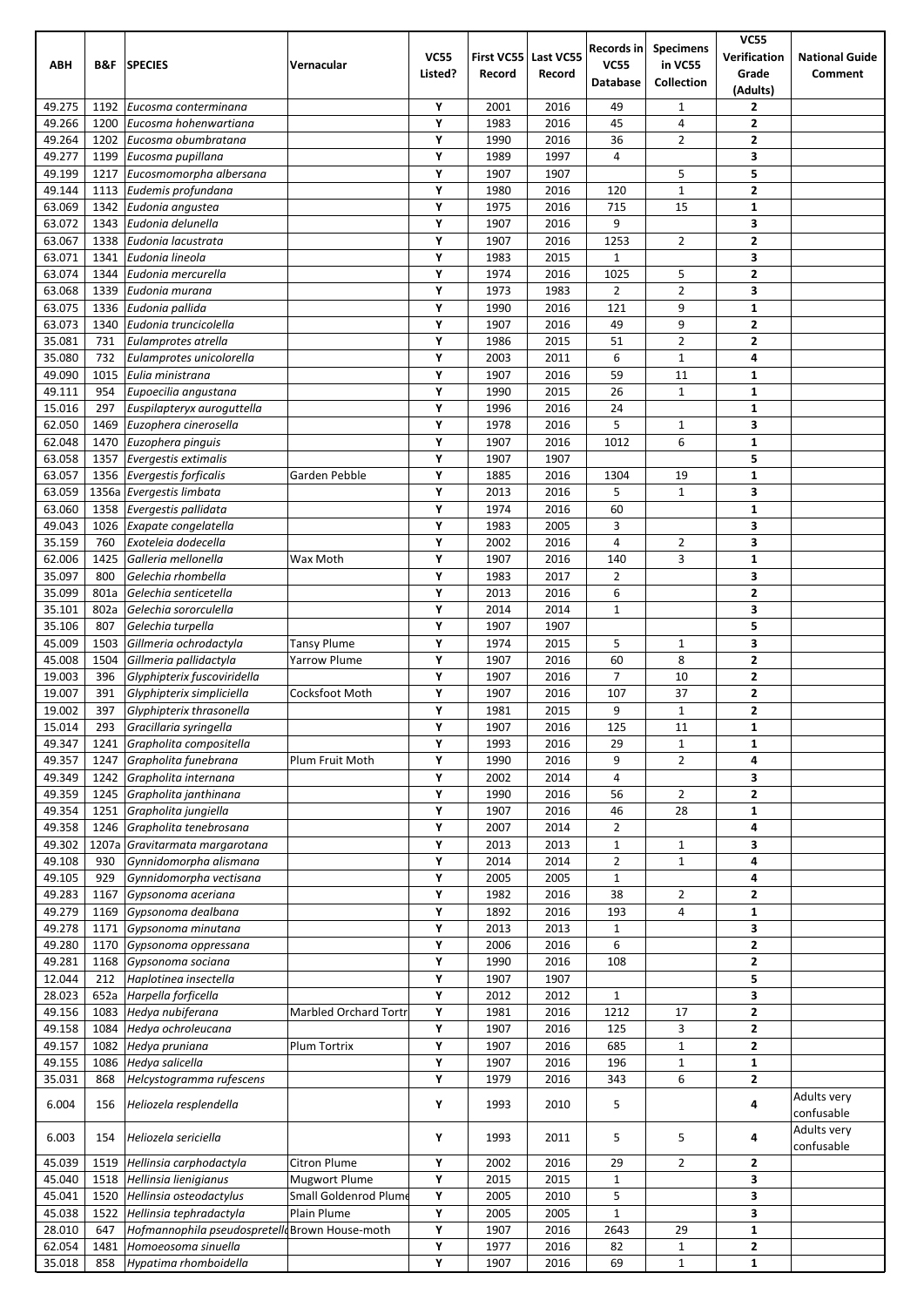|                  |                |                                                |                        |                        |                                |              | Records in            | <b>Specimens</b>                 | <b>VC55</b>                  |                                        |
|------------------|----------------|------------------------------------------------|------------------------|------------------------|--------------------------------|--------------|-----------------------|----------------------------------|------------------------------|----------------------------------------|
| ABH              | B&F            | <b>SPECIES</b>                                 | Vernacular             | <b>VC55</b><br>Listed? | First VC55 Last VC55<br>Record | Record       | <b>VC55</b>           | in VC55                          | Verification<br>Grade        | <b>National Guide</b><br>Comment       |
|                  |                |                                                |                        |                        |                                |              | <b>Database</b>       | Collection                       | (Adults)                     |                                        |
| 62.075           | 1413           | Hypsopygia costalis                            | <b>Gold Triangle</b>   | Y                      | 1907                           | 2016         | 1527                  | 34                               | 1                            |                                        |
| 62.076           | 1415           | Hypsopygia glaucinalis                         |                        | Y                      | 1968                           | 2016         | 547                   | 10                               | 1                            |                                        |
| 49.096           | 924            | Hysterophora maculosana                        |                        | Y                      | 2007                           | 2007         | $\mathbf{1}$          | $\mathbf{1}$                     | 3                            |                                        |
| 8.002            | 130            | Incurvaria masculella                          |                        | Υ                      | 1907                           | 2016         | 89                    | 15                               | 2                            |                                        |
| 8.003            | 131            | Incurvaria oehlmanniella                       |                        | Y                      | 2003                           | 2016         | 44                    | $\mathbf{1}$                     | 2                            |                                        |
| 8.001            |                |                                                |                        | Y                      | 1907                           | 1955         |                       | 1                                | 3                            | pectinea and<br>masculell a are        |
|                  | 129            | Incurvaria pectinea                            |                        |                        |                                |              |                       |                                  |                              | confusable                             |
| 8.004            | 132            | Incurvaria praelatella                         |                        | Υ                      | 1907                           | 2011         | 5                     | 3                                | 3                            |                                        |
| 12.006           | 203            | Infurcitinea argentimaculella                  |                        | Y                      | 1907                           | 1907         |                       |                                  | 5                            |                                        |
| 35.053           | 729            | Isophrictis striatella                         |                        | Υ                      | 2002                           | 2013         | $\overline{7}$        |                                  | 2                            |                                        |
| 49.002           | 1014           | Isotrias rectifasciana                         |                        | Y                      | 1907                           | 2016         | 51                    | $\mathbf{1}$                     | 2                            |                                        |
| 9.003            | 136            | Lampronia corticella                           | Raspberry Moth         | Y                      | 1907                           | 1940         |                       | 9                                | 3                            |                                        |
| 9.002            | 135            | Lampronia luzella                              |                        | Y                      | 1995                           | 1995         | 1                     |                                  | 3                            |                                        |
| 9.004<br>49.345  | 137<br>1219    | Lampronia morosa<br>Lathronympha strigana      |                        | Y<br>Y                 | 2017<br>1907                   | 2017<br>2016 | $\overline{2}$<br>172 | $\mathbf{1}$<br>4                | 3<br>1                       |                                        |
| 21.004           | 254            | Leucoptera laburnella                          | Laburnum Leaf Miner    | Y                      | 1907                           | 2016         | 23                    | 3                                | 2                            |                                        |
| 21.008           | 260            | Leucoptera malifoliella                        | Pear Leaf Blister Moth | Y                      | 1976                           | 2016         | 20                    | $\mathbf{1}$                     | $\overline{2}$               |                                        |
| 21.005           | 256            | Leucoptera spartifoliella                      |                        | Y                      | 1986                           | 2014         | 19                    | $\mathbf{1}$                     | 2                            |                                        |
| 15.021           | 314            | Leucospilapteryx omissella                     |                        | Y                      | 2007                           | 2007         | $\mathbf{1}$          |                                  | 3                            |                                        |
| 34.004           | 898            | Limnaecia phragmitella                         |                        | Υ                      | 1984                           | 2016         | 271                   | $\overline{2}$                   | 1                            |                                        |
| 49.183           | 1108           | Lobesia abscisana                              |                        | Y                      | 1979                           | 2016         | 306                   | $\overline{2}$                   | 2                            |                                        |
| 49.185           | 1109           | Lobesia littoralis                             |                        | Y                      | 1980                           | 2016         | 60                    | 11                               | 1                            |                                        |
| 63.002<br>49.029 | 1368<br>1002   | Loxostege sticticalis<br>Lozotaenia forsterana |                        | Υ<br>Y                 | 1955<br>1907                   | 2002<br>2016 | $\overline{2}$<br>468 | 3<br>5                           | 3<br>1                       |                                        |
| 49.040           | 1001           | Lozotaeniodes formosana                        |                        | Y                      | 1978                           | 2016         | 409                   | 9                                | $\mathbf{1}$                 |                                        |
|                  |                |                                                |                        |                        |                                |              |                       |                                  |                              |                                        |
| 11.009           | 185            | Luffia ferchaultella                           |                        | Y                      | 1984                           | 2014         | 27                    |                                  | N/A                          | Parthenogenetic                        |
| 32.003           | 668            | Luquetia lobella                               |                        | Υ                      | 2006                           | 2015         | 3                     |                                  | 3                            |                                        |
| 21.001           | 263            | Lyonetia clerkella                             | Apple Leaf Miner       | Y                      | 1976                           | 2016         | 790                   | 4                                | $\mathbf{1}$                 |                                        |
| 45.023           | 1495           | Marasmarcha lunaedactyla                       | <b>Crescent Plume</b>  | Y                      | 1996                           | 2015         | 16                    | $\overline{2}$                   | 1                            |                                        |
| 45.033           | 1510           | Merrifieldia leucodactyla                      | Thyme Plume            | Y                      | 1996                           | 2005         | $\overline{2}$        |                                  | 3                            |                                        |
| 35.056<br>35.058 | 724<br>726     | Metzneria lappella<br>Metzneria metzneriella   |                        | Y<br>Y                 | 1991<br>1986                   | 2015<br>2016 | 35<br>107             | 3<br>$\overline{2}$              | 2<br>2                       |                                        |
| 1.004            | $\overline{a}$ | Micropterix aruncella                          |                        | Y                      | 1907                           | 2016         | 23                    |                                  | $\mathbf{2}$                 |                                        |
| 1.003            | 3              | Micropterix aureatella                         |                        | Υ                      | 1892                           | 2013         | $\mathbf 1$           |                                  | 3                            |                                        |
| 1.005            | 5              | Micropterix calthella                          |                        | Y                      | 1907                           | 2016         | 69                    | 14                               | 2                            |                                        |
| 1.001            | $\mathbf{1}$   | Micropterix tunbergella                        |                        | Υ                      | 1907                           | 2003         | $\overline{2}$        | $\mathbf 1$                      | 3                            |                                        |
| 35.093           | 792            | Mirificarma mulinella                          |                        | Υ                      | 1982                           | 2016         | 21                    |                                  | 2                            |                                        |
| 40.007           | 889a           | Mompha bradleyi                                |                        | Υ                      | 2004                           | 2004         | $\mathbf{1}$          | $\mathbf{1}$                     | 4                            |                                        |
| 40.001<br>40.010 | 885<br>893     | Mompha conturbatella                           |                        | Υ<br>Y                 | 1990<br>1907                   | 2015<br>2016 | 5<br>68               | $\overline{2}$<br>$\overline{2}$ | 3<br>$\overline{\mathbf{c}}$ |                                        |
| 40.006           | 890            | Mompha epilobiella<br>Mompha jurassicella      |                        | Υ                      | 2011                           | 2011         | $1\,$                 |                                  | 3                            |                                        |
| 40.003           | 887            | Mompha lacteella                               |                        | Υ                      | 1907                           | 2016         | 3                     |                                  | 3                            |                                        |
| 40.011           | 880            | Mompha langiella                               |                        | Υ                      | 2012                           | 2016         | 5                     | $\mathbf{1}$                     | 3                            |                                        |
| 40.013           | 882            | Mompha locupletella                            |                        | Υ                      | 1988                           | 1996         | 3                     |                                  | 3                            |                                        |
| 40.012           | 884            | Mompha miscella                                |                        | Y                      | 2016                           | 2016         | $\mathbf 1$           |                                  | 3                            |                                        |
| 40.002           | 886            | Mompha ochraceella                             |                        | Υ                      | 1907                           | 2016         | 84                    |                                  | 2                            |                                        |
| 40.004<br>40.015 | 888            | Mompha propinquella                            |                        | Υ<br>Υ                 | 1907                           | 2016         | 82                    | $\mathbf{1}$<br>$\overline{2}$   | 2<br>2                       |                                        |
| 40.009           | 883<br>891     | Mompha raschkiella<br>Mompha sturnipennella    |                        | Υ                      | 1940<br>1984                   | 2016<br>2016 | 103<br>11             | $\mathbf{1}$                     | 2                            |                                        |
| 40.008           | 892            | Mompha subbistrigella                          |                        | Y                      | 1980                           | 2016         | 404                   | 9                                | $\overline{\mathbf{c}}$      |                                        |
| 40.014           | 881            | Mompha terminella                              |                        | Υ                      | 1985                           | 1991         | $\overline{2}$        |                                  | 3                            |                                        |
| 35.065           | 728            | Monochroa cytisella                            |                        | Υ                      | 2013                           | 2014         | $\overline{2}$        |                                  | 3                            |                                        |
| 35.077           | 740            | Monochroa hornigi                              |                        | Υ                      | 2015                           | 2015         | $1\,$                 |                                  | 4                            |                                        |
| 35.071           | 736            | Monochroa lucidella                            |                        | Υ                      | 1987                           | 2014         | 15                    |                                  | 2                            |                                        |
| 35.070           | 742            | Monochroa lutulentella                         |                        | Y                      | 1993                           | 2014         | 3                     |                                  | 4                            |                                        |
| 35.066           | 735            | Monochroa tenebrella                           |                        | Υ                      | 1907                           | 2004         | $\mathbf{1}$          |                                  | 4                            |                                        |
| 12.039<br>12.040 | 230<br>231     | Monopis crocicapitella<br>Monopis imella       |                        | Υ<br>Υ                 | 1980<br>2004                   | 2016<br>2016 | 22<br>3               | 1<br>$\mathbf{1}$                | 2<br>3                       |                                        |
| 12.036           | 227            | Monopis laevigella                             | Skin Moth              | Y                      | 1907                           | 2016         | 51                    | 8                                | $\overline{\mathbf{c}}$      |                                        |
| 12.038           | 229            | Monopis obviella                               |                        | Υ                      | 1991                           | 2016         | 38                    |                                  | 2                            | Image showing<br>hindwing<br>essential |
| 12.037           | 228            | Monopis weaverella                             |                        | Υ                      | 1986                           | 2016         | 86                    | $\overline{2}$                   | 2                            |                                        |
| 12.010           | 196            | Morophaga choragella                           |                        | Y                      | 2002                           | 2015         | 13                    | $\overline{2}$                   | 1                            |                                        |
| 62.042           | 1458           | Myelois circumvoluta                           | Thistle Ermine         | Υ                      | 1974                           | 2016         | 477                   | 10                               | $\mathbf{1}$                 |                                        |
| 11.002           | 175            | Narycia duplicella                             |                        | Υ                      | 1883                           | 2016         | 12                    | $\overline{2}$                   | $\mathbf{2}$                 |                                        |
| 12.021           | 220            | Nemapogon clematella                           |                        | Υ                      | 1907                           | 2014         | 12                    |                                  | 1                            |                                        |
| 12.016           | 216            | Nemapogon cloacella                            | Cork Moth              | Υ                      | 1907                           | 2016         | 86                    | 5                                | 4                            |                                        |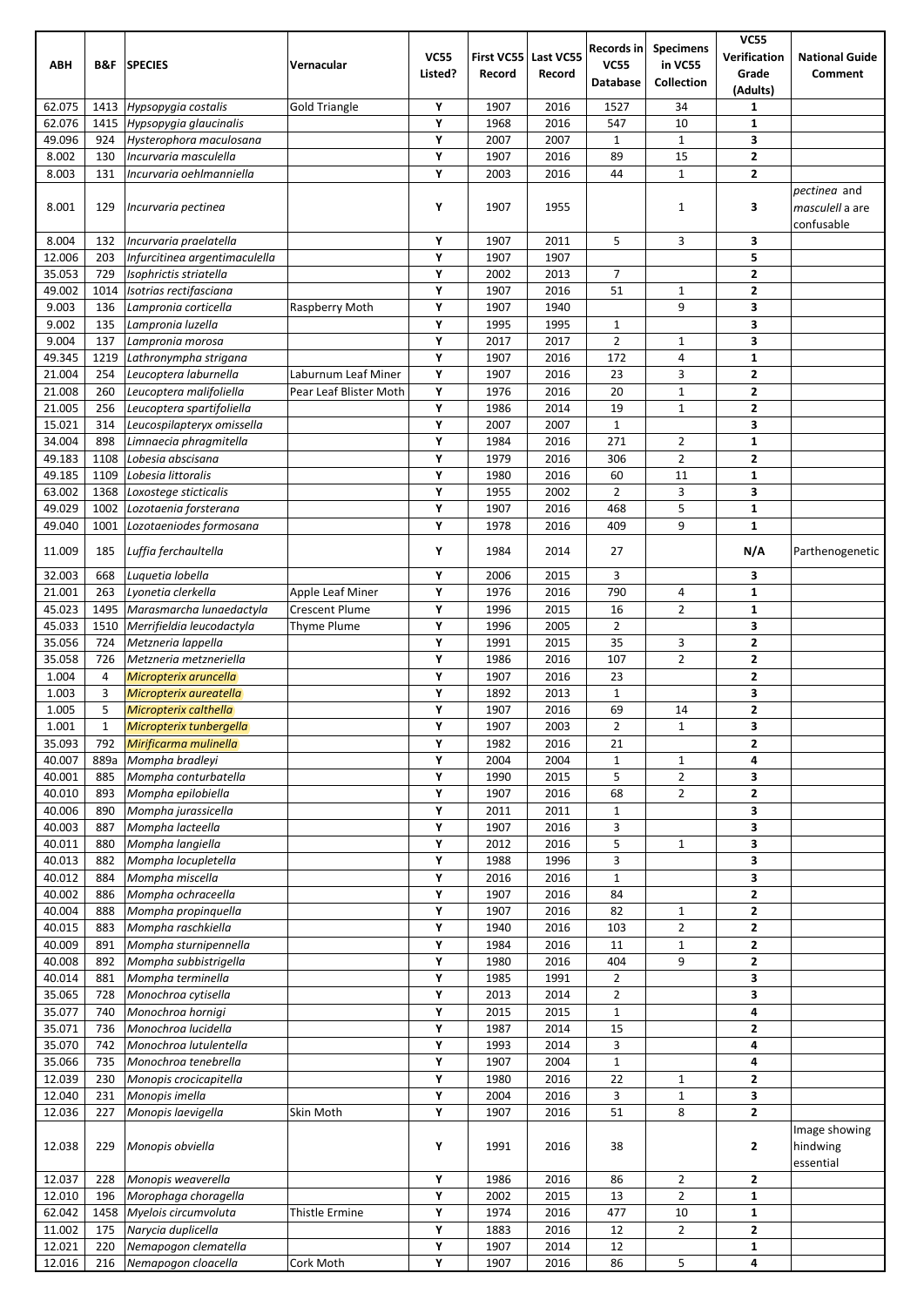|                  |              |                                               |                                 |                        |                             |                     | Records in         | <b>Specimens</b>             | <b>VC55</b>                             |                                           |
|------------------|--------------|-----------------------------------------------|---------------------------------|------------------------|-----------------------------|---------------------|--------------------|------------------------------|-----------------------------------------|-------------------------------------------|
| <b>ABH</b>       | B&F          | <b>SPECIES</b>                                | Vernacular                      | <b>VC55</b><br>Listed? | <b>First VC55</b><br>Record | Last VC55<br>Record | <b>VC55</b>        | in VC55                      | Verification<br>Grade                   | <b>National Guide</b><br>Comment          |
|                  |              |                                               |                                 |                        |                             |                     | Database           | Collection                   | (Adults)                                |                                           |
| 12.015           | 215          | Nemapogon granella                            | Corn Moth                       | Υ                      | 1907                        | 2006                | 3                  | $\mathbf{1}$                 | 4                                       |                                           |
| 12.019           | 219          | Nemapogon ruricolella                         |                                 | Υ                      | 2006                        | 2006                | $\mathbf{1}$       |                              | 4                                       |                                           |
| 12.020<br>12.017 | 218<br>217   | Nemapogon variatella<br>Nemapogon wolffiella  |                                 | Υ<br>Υ                 | 1992<br>2003                | 1992<br>2016        | $\mathbf{1}$<br>4  | $\mathbf{1}$                 | 5<br>4                                  |                                           |
| 7.014            | 143          | Nematopogon metaxella                         |                                 | Υ                      | 2008                        | 2010                | 3                  |                              | 3                                       |                                           |
| 7.012            | 141          | Nematopogon schwarziellus                     |                                 | Υ                      | 1907                        | 2015                | 11                 | $\overline{2}$               | $\overline{\mathbf{2}}$                 |                                           |
| 7.015            | 140          | Nematopogon swammerdamella                    |                                 | Υ                      | 1907                        | 2016                | 142                | 12                           | $\overline{2}$                          |                                           |
| 12.014           | 223          | Nemaxera betulinella                          |                                 | Υ                      | 2007                        | 2010                | $\overline{2}$     |                              | 3                                       |                                           |
| 7.001<br>35.017  | 148<br>797   | Nemophora degeerella<br>Neofaculta ericetella |                                 | Υ<br>Υ                 | 1892<br>1983                | 2016<br>2015        | 217<br>14          | 4                            | $\mathbf 1$<br>$\overline{\mathbf{2}}$  |                                           |
| 49.042           | 1027         | Neosphaleroptera nubilana                     |                                 | Υ                      | 1907                        | 2004                | 4                  | 3                            | 4                                       |                                           |
| 62.032           | 1465         | Nephopterix angustella                        |                                 | Υ                      | 2006                        | 2017                | $\overline{2}$     |                              | 3                                       |                                           |
| 12.034           | 237          | Niditinea fuscella                            | <b>Brown-dotted Clothes</b>     | Υ                      | 1907                        | 2015                | 18                 |                              | 4                                       |                                           |
| 12.035           | 238          | Niditinea striolella                          |                                 | Υ                      | 2013                        | 2017                | $\overline{2}$     | $\mathbf{1}$                 | 4                                       |                                           |
| 63.052<br>49.292 | 1398         | Nomophila noctuella                           | Rush Veneer                     | Υ                      | 1907                        | 2016                | 505<br>618         | 10<br>15                     | $\mathbf{1}$                            |                                           |
| 49.295           | 1174<br>1178 | Notocelia cynosbatella<br>Notocelia roborana  |                                 | Υ<br>Υ                 | 1907<br>1907                | 2016<br>2016        | 237                | 3                            | $\mathbf{1}$<br>$\overline{\mathbf{2}}$ |                                           |
| 49.297           | 1177         | Notocelia rosaecolana                         |                                 | Υ                      | 1907                        | 2016                | 66                 | 6                            | $\overline{\mathbf{2}}$                 |                                           |
| 49.293           | 1180         | Notocelia tetragonana                         |                                 | Υ                      | 1907                        |                     |                    |                              | 5                                       |                                           |
| 49.298           | 1176         | Notocelia trimaculana                         |                                 | Υ                      | 1907                        | 2016                | 504                | $\mathbf{1}$                 | $\overline{\mathbf{2}}$                 |                                           |
| 49.294           | 1175         | Notocelia uddmanniana                         | <b>Bramble Shoot Moth</b>       | Υ                      | 1907                        | 2016                | 976                | 4                            | $\mathbf{1}$                            |                                           |
| 63.118<br>17.015 | 1350<br>252  | Nymphula nitidulata                           | <b>Beautiful China-mark</b>     | Υ<br>Υ                 | 1885                        | 2016<br>2014        | 155                | $\mathbf{1}$                 | 1<br>3                                  |                                           |
| 16.024           | 445          | Ochsenheimeria urella<br>Ocnerostoma friesei  |                                 | Υ                      | 1907<br>2003                | 2015                | $\mathbf{1}$<br>6  | $\overline{2}$               | 4                                       |                                           |
| 27.003           | 871          | Oegoconia deauratella                         |                                 | Υ                      | 2003                        | 2013                | 6                  |                              | 4                                       |                                           |
| 27.001           | 870          | Oegoconia quadripuncta                        |                                 | Υ                      | 1982                        | 2014                | 55                 |                              | 4                                       |                                           |
| N/A              | 870x         | Oegoconia quadripuncta agg.                   |                                 | Υ                      | 2010                        | 2016                | 230                | 8                            | 1                                       |                                           |
| 45.037           | 1523         | Oidaematophorus lithodactyla Dusky Plume      |                                 | Υ                      | 1907                        | 2012                | 3                  |                              | 3                                       |                                           |
| 49.179<br>49.001 | 1080<br>1013 | Olethreutes arcuella<br>Olindia schumacherana |                                 | Υ<br>Υ                 | 1863<br>1984                | 1863                | 19                 | $\mathbf{1}$                 | 5<br>$\mathbf{1}$                       |                                           |
|                  |              |                                               |                                 |                        |                             | 2015                |                    |                              |                                         | Confusion with                            |
| 5.001            | 119          | Opostega salaciella                           |                                 | Υ                      | 1983                        | 2016                | 12                 |                              | 1                                       | Elachista<br>argentella                   |
| 62.011<br>49.154 | 1450<br>1087 | Ortholepis betulae<br>Orthotaenia undulana    |                                 | Υ<br>Υ                 | 1907<br>1907                | 1907                | 27                 | 7                            | 5<br>$\overline{\mathbf{2}}$            |                                           |
| 19.001           | 470          | Orthotelia sparganella                        |                                 | Υ                      | 1907                        | 2015<br>2016        | 23                 | 5                            | $\mathbf 1$                             |                                           |
| 63.028           | 1375         | Ostrinia nubilalis                            | European Corn-borer             | Υ                      | 1983                        | 2010                | 6                  | $\overline{2}$               | $\overline{2}$                          |                                           |
| 63.048           | 1408         | Palpita vitrealis                             |                                 | Υ                      | 1980                        | 2015                | 9                  | $\overline{2}$               | $\mathbf{2}$                            |                                           |
| 49.365           | 1229         | Pammene albuginana                            |                                 | Υ                      | 1993                        | 2005                | $\overline{2}$     |                              | 5                                       |                                           |
| 49.363           | 1228         | Pammene argyrana                              |                                 | Υ                      | 1907                        | 2015                | 12                 | 3                            | $\mathbf{2}$                            | Hindwing<br>examined -<br>otherwise $= 4$ |
| 49.379           | 1272         | Pammene aurana                                |                                 | Υ                      | 1982                        | 2016                | 76                 | 7                            | 1                                       |                                           |
| 49.376           | 1233         | Pammene aurita                                |                                 | Υ                      | 2001                        | 2016                | 82                 | $\overline{2}$               | $\mathbf{1}$                            |                                           |
| 49.367<br>49.380 | 1236<br>1271 | Pammene fasciana<br>Pammene gallicana         |                                 | Υ<br>Υ                 | 1982<br>1907                | 2016<br>1907        | 131                | 3                            | $\overline{2}$<br>5                     |                                           |
| 49.377           | 1237         | Pammene germmana                              |                                 | Υ                      | 2002                        | 2015                | 6                  | $\mathbf{1}$                 | $\mathbf{2}$                            |                                           |
| 49.362           | 1227         | Pammene giganteana                            |                                 | Υ                      | 1987                        | 2014                | $\overline{2}$     |                              | 3                                       |                                           |
| 49.372           | 1232         | Pammene populana                              |                                 | Υ                      | 2016                        | 2016                | $\mathbf{1}$       |                              | 5                                       |                                           |
| 49.375           | 1234         | Pammene regiana                               |                                 | Υ                      | 1992                        | 2016                | 48                 | $\mathbf{1}$                 | $\overline{\mathbf{2}}$                 |                                           |
| 49.371<br>49.360 | 1239<br>1223 | Pammene rhediella<br>Pammene splendidulana    | <b>Fruitlet Mining Tortrix</b>  | Υ<br>Υ                 | 1907<br>1990                | 2014<br>1990        | 20<br>$\mathbf{1}$ | $\mathbf{1}$<br>$\mathbf{1}$ | $\mathbf 1$<br>3                        |                                           |
| 49.374           | 1235         | Pammene trauniana                             |                                 | Υ                      | 2016                        | 2016                | $\overline{2}$     |                              | 4                                       |                                           |
| 34.001           | 899          | Pancalia leuwenhoekella                       |                                 | Υ                      | 1985                        | 2016                | 9                  | 3                            | $\overline{2}$                          |                                           |
| 49.025           | 970          | Pandemis cerasana                             | <b>Barred Fruit-tree Tortri</b> | Υ                      | 1907                        | 2016                | 1437               | 9                            | $\overline{\mathbf{2}}$                 |                                           |
| 49.023           | 971          | Pandemis cinnamomeana                         |                                 | Υ                      | 1892                        | 2015                | 61                 |                              | $\mathbf{2}$                            |                                           |
| 49.024           | 969          | Pandemis corylana                             | Chequered Fruit-tree T          | Υ                      | 1973                        | 2016                | 886                | 7                            | 1                                       |                                           |
| 49.027<br>49.026 | 973<br>972   | Pandemis dumetana                             |                                 | Υ<br>Υ                 | 1974<br>1907                | 2007<br>2016        | 3<br>1315          | 35                           | 5<br>$\overline{\mathbf{2}}$            |                                           |
| 35.161           | 756          | Pandemis heparana<br>Parachronistis albiceps  | Dark Fruit-tree Tortrix         | Υ                      | 1983                        | 2016                | 25                 |                              | $\mathbf 1$                             |                                           |
| 63.117           | 1348         | Parapoynx stratiotata                         | Ringed China-mark               | Υ                      | 1982                        | 2016                | 257                | 3                            | $\mathbf{1}$                            |                                           |
| 16.019           | 440          | Paraswammerdamia albicapitella                |                                 | Υ                      | 1982                        | 2016                | 69                 | 3                            | $\overline{\mathbf{2}}$                 |                                           |
| 16.020           | 441          | Paraswammerdamia nebulella                    |                                 | Υ                      | 1940                        | 2016                | 341                | $\overline{2}$               | $\mathbf{2}$                            | Category 4 if<br>poorly marked /<br>worn  |
| 63.030           | 1374         | Paratalanta hyalinalis                        |                                 | Υ                      | 1907                        | 1907                |                    |                              | 5                                       |                                           |
| 63.029           | 1373         | Paratalanta pandalis                          | <b>Bordered Pearl</b>           | Υ                      | 1976                        | 1976                | $\mathbf{1}$       |                              | 5                                       |                                           |
| 15.001           | 299          | Parectopa ononidis                            |                                 | Υ                      | 2012                        | 2012                | $\mathbf{1}$       |                              | 3                                       |                                           |
| 15.028<br>15.025 | 303<br>301   | Parornix anglicella<br>Parornix betulae       |                                 | Υ<br>Υ                 | 1892<br>1985                | 2016<br>2014        | 350<br>30          | 3                            | 4<br>4                                  |                                           |
|                  |              |                                               |                                 |                        |                             |                     |                    |                              |                                         |                                           |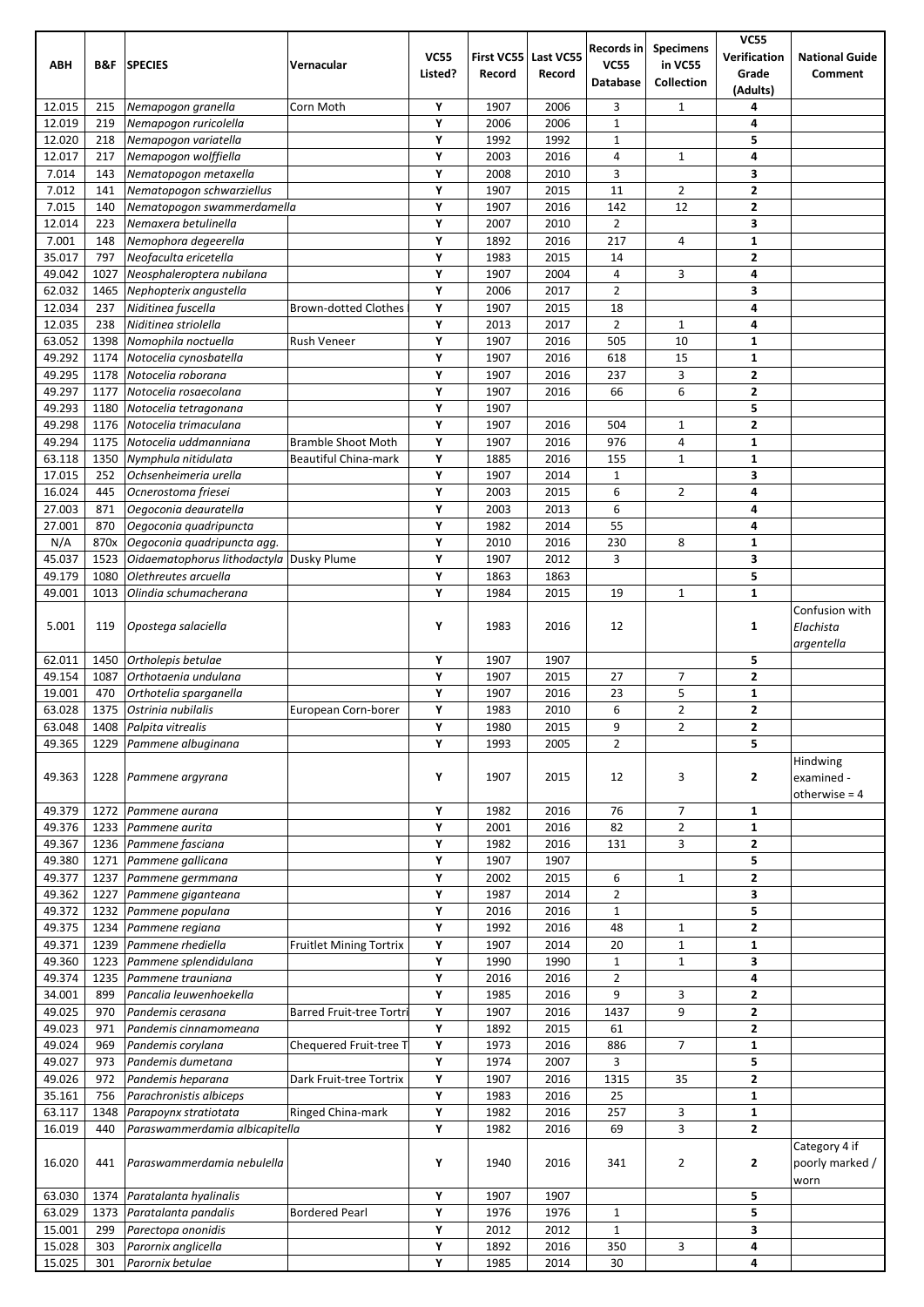|                  |              |                                                             |                                          |             |              |              | Records in           | <b>Specimens</b>    | <b>VC55</b>             |                                  |
|------------------|--------------|-------------------------------------------------------------|------------------------------------------|-------------|--------------|--------------|----------------------|---------------------|-------------------------|----------------------------------|
| <b>ABH</b>       | B&F          | <b>SPECIES</b>                                              | Vernacular                               | <b>VC55</b> | First VC55   | Last VC55    | <b>VC55</b>          | in VC55             | Verification            | <b>National Guide</b><br>Comment |
|                  |              |                                                             |                                          | Listed?     | Record       | Record       | <b>Database</b>      | Collection          | Grade<br>(Adults)       |                                  |
| 15.029           | 304          | Parornix devoniella                                         |                                          | Υ           | 1907         | 2015         | 76                   | 1                   | 4                       |                                  |
| 15.026           | 302          | Parornix fagivora                                           |                                          | Y           | 1981         | 2016         | 11                   |                     | 4                       |                                  |
| 15.032           | 308          | Parornix finitimella                                        |                                          | Υ           | 1982         | 2014         | 27                   | 3                   | 4                       |                                  |
| 15.030           | 305          | Parornix scoticella                                         |                                          | Υ           | 2001         | 2016         | 14                   | $\mathbf{1}$        | 4                       |                                  |
| 15.033           | 309          | Parornix torquillella                                       |                                          | Υ           | 1892         | 2015         | 15                   |                     | 4                       |                                  |
| 49.101<br>47.001 | 926<br>478   | Phalonidia manniana<br>Phaulernis fulviguttella             |                                          | Y<br>Υ      | 2002<br>1907 | 2016<br>1907 | 8                    |                     | 4<br>5                  |                                  |
| 49.172           | 1073         | Phiaris schulziana                                          |                                          | Υ           | 2001         | 2001         | $\mathbf{1}$         | $\mathbf{1}$        | 3                       |                                  |
| 49.008           | 1008         | Philedone gerningana                                        |                                          | Υ           | 2002         | 2007         | 4                    | $\mathbf{1}$        | 3                       |                                  |
| 49.092           | 921          | Phtheochroa inopiana                                        |                                          | Υ           | 1993         | 2009         | 3                    |                     | 3                       |                                  |
| 49.095           | 925          | Phtheochroa rugosana                                        |                                          | Y           | 1992         | 2016         | 48                   | $\mathbf{1}$        | $\mathbf{1}$            |                                  |
| 49.094           | 923          | Phtheochroa sodaliana                                       |                                          | Υ           | 2006         | 2015         | 8                    | $\mathbf 1$         | $\mathbf{2}$            |                                  |
| 62.029           | 1452         | Phycita roborella                                           |                                          | Υ           | 1980         | 2016         | 299                  | 10                  | $\mathbf{1}$            |                                  |
| 62.058           | 1483         | Phycitodes binaevella                                       |                                          | Υ           | 1974         | 2016         | 397                  | $\overline{7}$      | $\mathbf{2}$            |                                  |
| 62.057<br>62.059 | 1485<br>1484 | Phycitodes maritima<br>Phycitodes saxicola                  |                                          | Υ<br>Υ      | 2002<br>1983 | 2016<br>2013 | 18<br>16             | 3<br>$\overline{2}$ | 4<br>4                  |                                  |
| 15.0931          | 366b         | Phyllocnistis citrella                                      |                                          | Υ           | 2016         | 2016         | $1\,$                |                     | 3                       | Adventive                        |
| 15.092           | 368          | Phyllocnistis unipunctella                                  |                                          | Υ           | 1907         | 2016         | 22                   | 13                  | $\mathbf{2}$            |                                  |
| 15.084           | 362          | Phyllonorycter acerifoliella                                |                                          | Υ           | 1907         | 2016         | 107                  |                     | $\mathbf{2}$            |                                  |
| 15.046           | 326          | Phyllonorycter blancardella                                 |                                          | Υ           | 1940         | 2014         | 20                   | $\mathbf{1}$        | 4                       |                                  |
| 15.059           | 338          | Phyllonorycter cavella                                      |                                          | Υ           | 1907         | 2003         | 5                    |                     | 4                       |                                  |
| 15.050           | 330          | Phyllonorycter cerasicolella                                |                                          | Υ           | 1993         | 2015         | 29                   |                     | 4                       |                                  |
| 15.087           | 365          | Phyllonorycter comparella                                   |                                          | Υ           | 2013         | 2016         | $\overline{2}$       |                     | 3                       |                                  |
| 15.064<br>15.052 | 342<br>332   | Phyllonorycter coryli<br>Phyllonorycter corylifoliella      | Nut Leaf Blister Moth                    | Υ<br>Υ      | 1907<br>1990 | 2016<br>2016 | 125<br>217           |                     | 4<br>2                  |                                  |
| 15.076           | 354          | Phyllonorycter emberizaepenella                             |                                          | Υ           | 1892         | 2015         | 6                    |                     | $\overline{2}$          |                                  |
| 15.065           | 343          | Phyllonorycter esperella                                    |                                          | Y           | 2010         | 2016         | 5                    |                     | 4                       |                                  |
| 15.080           | 358          | Phyllonorycter froelichiella                                |                                          | Υ           | 1907         | 2013         | 14                   |                     | $\mathbf{2}$            |                                  |
| 15.086           | 364          | Phyllonorycter geniculella                                  |                                          | Υ           | 1993         | 2016         | 56                   |                     | $\mathbf{2}$            |                                  |
| 15.034           | 315          | Phyllonorycter harrisella                                   |                                          | Υ           | 1907         | 2016         | 61                   | 5                   | $\mathbf{2}$            |                                  |
| 15.036           | 317          | Phyllonorycter heegeriella                                  |                                          | Υ           | 1993         | 2013         | 10                   |                     | $\overline{2}$          |                                  |
| 15.058<br>15.085 | 337          | Phyllonorycter hilarella                                    |                                          | Y<br>Υ      | 1999         | 2009         | $\overline{2}$<br>56 |                     | 3                       |                                  |
| 15.082           | 363<br>360   | Phyllonorycter joannisi<br>Phyllonorycter klemannella       |                                          | Υ           | 1994<br>2011 | 2016<br>2015 | 7                    |                     | 2<br>$\mathbf{2}$       |                                  |
| 15.051           | 331          | Phyllonorycter lantanella                                   |                                          | Υ           | 2013         | 2016         | 10                   |                     | $\mathbf{2}$            |                                  |
| 15.073           | 351          | Phyllonorycter lautella                                     |                                          | Υ           | 1993         | 2011         | 4                    |                     | 3                       |                                  |
| 15.053           | 332a         | Phyllonorycter leucographella                               | Firethorn Leaf Miner                     | Υ           | 1995         | 2016         | 299                  |                     | $\overline{\mathbf{2}}$ |                                  |
| 15.063           | 341          | Phyllonorycter maestingella                                 |                                          | Υ           | 1907         | 2016         | 74                   |                     | 4                       |                                  |
| 15.045           | 325          | Phyllonorycter mespilella                                   |                                          | Υ           | 1907         | 1907         |                      |                     | 5                       |                                  |
| 15.040           | 321          | Phyllonorycter messaniella                                  |                                          | Υ           | 1980         | 2016         | 73                   | 5                   | $\mathbf{2}$            |                                  |
| 15.081<br>15.043 | 359<br>323   | Phyllonorycter nicellii<br>Phyllonorycter oxyacanthae       |                                          | Υ<br>Υ      | 1907<br>1993 | 2015<br>2016 | 56<br>215            |                     | $\mathbf{2}$<br>4       |                                  |
| 15.041           | 321a         | Phyllonorycter platani                                      |                                          | Υ           | 2006         | 2016         | 18                   |                     | 2                       |                                  |
| 15.039           | 320          | Phyllonorycter quercifoliella                               |                                          | Υ           | 1907         | 2016         | 44                   | $\mathbf{1}$        | $\mathbf{2}$            |                                  |
| 15.067           | 345          | Phyllonorycter rajella                                      |                                          | Υ           | 1985         | 2015         | 43                   | $\mathbf{1}$        | 2                       |                                  |
| 15.056           | 335          | Phyllonorycter salicicolella                                |                                          | Υ           | 2001         | 2009         | 4                    |                     | 4                       |                                  |
| 15.074           | 352          | Phyllonorycter schreberella                                 |                                          | Υ           | 1990         | 2016         | 50                   |                     | $\overline{\mathbf{2}}$ |                                  |
| 15.044           | 324          | Phyllonorycter sorbi                                        |                                          | Υ           | 1892         | 2016         | 18                   |                     | 4                       |                                  |
| 15.049<br>15.079 | 329          | Phyllonorycter spinicolella                                 |                                          | Υ           | 1994         | 2016         | 110<br>31            |                     | 4                       |                                  |
| 15.066           | 357<br>344   | Phyllonorycter stettinensis<br>Phyllonorycter strigulatella |                                          | Υ<br>Υ      | 1993<br>2009 | 2016<br>2013 | 3                    |                     | 2<br>3                  |                                  |
| 15.037           | 318          | Phyllonorycter tenerella                                    |                                          | Υ           | 1907         | 2016         | $\overline{2}$       |                     | 3                       |                                  |
| 15.083           | 361          | Phyllonorycter trifasciella                                 |                                          | Υ           | 1987         | 2011         | 14                   |                     | $\mathbf{2}$            |                                  |
| 15.078           | 356          | Phyllonorycter tristrigella                                 |                                          | Υ           | 1994         | 2016         | 69                   |                     | $\mathbf{2}$            |                                  |
| 15.075           | 353          | Phyllonorycter ulmifoliella                                 |                                          | Υ           | 1907         | 2016         | 28                   |                     | 4                       |                                  |
| 15.055           | 334          | Phyllonorycter viminetorum                                  |                                          | Υ           | 1907         | 1907         |                      |                     | 5                       |                                  |
| 15.054           | 333          | Phyllonorycter viminiella                                   |                                          | Υ           | 1994         | 2014         | 28                   |                     | $\overline{\mathbf{c}}$ |                                  |
| 8.005<br>49.180  | 128<br>1079  | Phylloporia bistrigella<br>Piniphila bifasciana             |                                          | Υ<br>Υ      | 1892<br>2001 | 2010<br>2016 | 4<br>23              | 3                   | 3<br>1                  |                                  |
| 45.005           | 1500         | Platyptilia calodactyla                                     | Goldenrod Plume                          | Υ           | 1936         | 1936         |                      | $\mathbf{1}$        | 3                       |                                  |
| 45.004           | 1501         | Platyptilia gonodactyla                                     | <b>Triangle Plume</b>                    | Υ           | 1907         | 2016         | 139                  | 15                  | $\overline{\mathbf{2}}$ |                                  |
| 45.006           | 1502         | Platyptilia isodactylus                                     | Hoary Plume                              | Υ           | 1907         | 2014         | $\mathbf{1}$         |                     | 3                       |                                  |
| 63.112           | 1325         | Platytes alpinella                                          |                                          | Υ           | 2000         | 2000         | $\mathbf{1}$         | $\mathbf{1}$        | 3                       |                                  |
| 63.038           | 1405         | Pleuroptya ruralis                                          | Mother of Pearl                          | Υ           | 1885         | 2016         | 3626                 | 16                  | 1                       |                                  |
| 62.062           | 1479         | Plodia interpunctella                                       | Indian Meal Moth                         | Υ           | 1907         | 2016         | 21                   | $\overline{7}$      | 1                       |                                  |
| 18.003           | 465          | Plutella porrectella                                        |                                          | Υ<br>Υ      | 1907         | 2016         | 60                   | $\overline{2}$      | 1                       |                                  |
| 18.001<br>45.031 | 464<br>1514  | Plutella xylostella<br>Porrittia galactodactyla             | Diamond-back Moth<br>Spotted White Plume | Υ           | 1907<br>1908 | 2016<br>1956 | 2563                 | 17<br>4             | $\mathbf 1$<br>3        |                                  |
| 22.002           | 449          | Prays fraxinella                                            | Ash Bud Moth                             | Υ           | 1907         | 2016         | 215                  | 6                   | $\mathbf{1}$            |                                  |
|                  | 448x         | Prays fraxinella/ruficeps                                   |                                          | Υ           | 2013         | 2013         | 16                   |                     | $\mathbf{1}$            |                                  |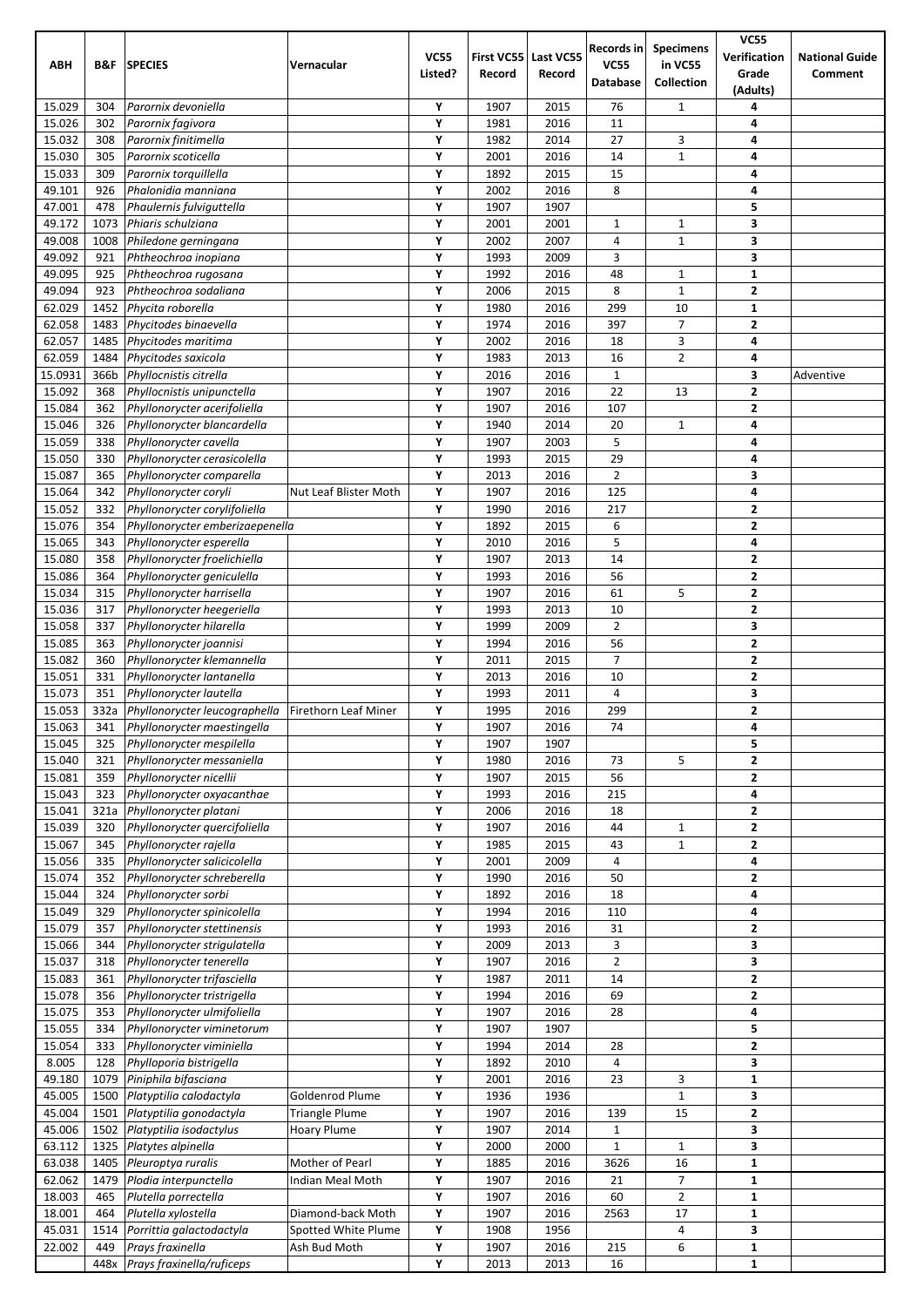| <b>ABH</b>        | B&F          | <b>SPECIES</b>                                         | Vernacular           | <b>VC55</b> | <b>First VC55</b> | Last VC55    | Records in<br><b>VC55</b>        | <b>Specimens</b><br>in VC55  | <b>VC55</b><br>Verification             | <b>National Guide</b> |
|-------------------|--------------|--------------------------------------------------------|----------------------|-------------|-------------------|--------------|----------------------------------|------------------------------|-----------------------------------------|-----------------------|
|                   |              |                                                        |                      | Listed?     | Record            | Record       | <b>Database</b>                  | <b>Collection</b>            | Grade<br>(Adults)                       | Comment               |
| 22.003            | 448a         | <b>Prays ruficeps</b>                                  |                      | Υ           | 2013              | 2016         | 42                               |                              | 2                                       |                       |
| 48.002<br>48.003  | 388          | Prochoreutis myllerana                                 |                      | Υ<br>Υ      | 1907              | 2004         | $\overline{2}$<br>$\overline{2}$ | $\overline{2}$               | 4<br>4                                  |                       |
| 49.091            | 387<br>1011  | Prochoreutis sehestediana<br>Pseudargyrotoza conwagana |                      | Υ           | 1994<br>1892      | 2008<br>2016 | 868                              | 16                           | $\mathbf{1}$                            |                       |
| 30.001            | 661          | Pseudatemelia flavifrontella                           |                      | Υ           | 2002              | 2009         | 5                                |                              | 3                                       | Or 4 if after mid-    |
| 30.002            | 662          | Pseudatemelia subochreella                             |                      | Υ           | 1985              | 1985         | $\mathbf{1}$                     |                              | 3                                       | June                  |
| 49.299            | 1208         | Pseudococcyx posticana                                 |                      | Υ           | 2010              | 2012         | $\overline{2}$                   |                              | 3                                       |                       |
| 5.004             | 121          | Pseudopostega crepusculella                            |                      | Υ           | 1994              | 2003         | 13                               | 1                            | 3                                       |                       |
| 49.145            | 1088         | Pseudosciaphila branderiana                            |                      | Υ           | 1986              | 2015         | 6                                | $\overline{2}$               | $\overline{2}$                          |                       |
| 16.014            | 436          | Pseudoswammerdamia combinella                          |                      | Υ           | 1907              | 2016         | 57                               |                              | $\mathbf{1}$                            |                       |
| 35.153            | 773          | Pseudotelphusa paripunctella                           |                      | Υ           | 1983              | 2011         | 4                                |                              | 3                                       |                       |
| 35.152<br>35.107  | 764<br>859   | Pseudotelphusa scalella<br>Psoricoptera gibbosella     |                      | Υ<br>Υ      | 1907<br>2002      | 2015<br>2014 | 8<br>6                           | $\mathbf{1}$<br>1            | $\overline{2}$<br>$\mathbf{2}$          |                       |
| 11.012            | 186          | Psyche casta                                           |                      | Υ           | 1984              | 2014         | 28                               | 1                            | $\overline{\mathbf{2}}$                 |                       |
| 12.048            | 200          | Psychoides filicivora                                  |                      | Υ           | 2002              | 2016         | 18                               |                              | $\overline{2}$                          |                       |
| 12.047            | 199          | Psychoides verhuella                                   |                      | Υ           | 2009              | 2014         | 3                                |                              | 3                                       |                       |
| 45.030            | 1513         | Pterophorus pentadactyla                               | White Plume          | Υ           | 1885              | 2016         | 332                              | 10                           | $\mathbf{1}$                            |                       |
| 49.022            | 1000         | Ptycholoma lecheana                                    |                      | Υ           | 1863              | 2016         | 62                               | 4                            | $\mathbf{1}$                            |                       |
| 49.021            | 987          | Ptycholomoides aeriferana                              |                      | Υ           | 1981              | 2016         | 63                               | 2                            | 1                                       |                       |
| 62.012            | 1451         | Pyla fusca                                             |                      | Υ           | 1974              | 2005         | 17                               | 8                            | $\overline{2}$                          |                       |
| 62.072<br>63.006  | 1417<br>1361 | Pyralis farinalis<br>Pyrausta aurata                   | Meal Moth            | Υ<br>Υ      | 1885<br>1989      | 2016<br>2016 | 227<br>729                       | 3<br>$\mathbf{1}$            | $\mathbf{1}$<br>$\overline{\mathbf{2}}$ |                       |
| 63.005            | 1365         | Pyrausta despicata                                     |                      | Υ           | 1907              | 2016         | 6                                | 2                            | $\mathbf{2}$                            |                       |
| 63.009            | 1366         | Pyrausta nigrata                                       |                      | Υ           | 1907              | 1907         |                                  |                              | 5                                       |                       |
| 63.008            | 1363         | Pyrausta ostrinalis                                    |                      | Υ           | 1995              | 2010         | 3                                |                              | 3                                       |                       |
| 63.007            | 1362         | Pyrausta purpuralis                                    |                      | Υ           | 1907              | 2016         | 431                              | 7                            | $\overline{\mathbf{2}}$                 |                       |
| 35.157            | 758          | Recurvaria leucatella                                  |                      | Υ           | 2005              | 2016         | 9                                | $\mathbf{1}$                 | $\overline{2}$                          |                       |
| 35.156            | 757          | Recurvaria nanella                                     |                      | Υ           | 1907              | 1907         |                                  |                              | 5                                       |                       |
| 49.301<br>62.024  | 1214<br>1445 | Retinia resinella<br>Rhodophaea formosa                | Pine Resin-gall Moth | Υ<br>Υ      | 1999<br>1983      | 1999<br>2016 | 1<br>64                          | $\mathbf{1}$                 | 5<br>$\mathbf{1}$                       |                       |
| 49.220            | 1162         | Rhopobota myrtillana                                   |                      | Υ           | 1907              | 1907         |                                  |                              | 5                                       |                       |
| 49.223            | 1159         | Rhopobota naevana                                      | <b>Holly Tortrix</b> | Υ           | 1907              | 2016         | 88                               | $\overline{2}$               | $\overline{2}$                          |                       |
| 49.305            | 1210         | Rhyacionia buoliana                                    | Pine Shoot Moth      | Υ           | 1983              | 2016         | 39                               | $\mathbf{1}$                 | $\mathbf{2}$                            |                       |
| 49.306            | 1211         | Rhyacionia pinicolana                                  |                      | Υ           | 1983              | 2016         | 70                               | 1                            | $\overline{2}$                          |                       |
| 49.307            | 1212         | Rhyacionia pinivorana                                  | Spotted Shoot Moth   | Υ           | 1990              | 2016         | 48                               | 3                            | $\overline{\mathbf{2}}$                 |                       |
| 13.002<br>63.0534 | 447          | Roeslerstammia erxlebella<br>1412 Sceliodes laisalis   |                      | Υ<br>Υ      | 1984<br>1979      | 2016<br>1979 | 14<br>$\mathbf{1}$               |                              | $\mathbf{1}$<br>3                       | Adventive/few         |
|                   |              |                                                        |                      |             |                   |              |                                  |                              |                                         | records               |
| 63.120<br>46.001  | 1328<br>485  | Schoenobius gigantella<br>Schrekensteinia festaliella  |                      | Υ<br>Υ      | 1907<br>1989      | 2016<br>2015 | 38<br>13                         | 1                            | $\overline{2}$<br>$\mathbf{1}$          |                       |
| 63.026            |              | 1374a Sclerocona acutellus                             |                      | Υ           | 2004              | 2006         | $\overline{2}$                   | $\mathbf{1}$<br>$\mathbf{1}$ | 3                                       |                       |
| 63.064            | 1334         | Scoparia ambigualis                                    |                      | Υ           | 1885              | 2016         | 1631                             | 43                           | $\mathbf{2}$                            |                       |
| 63.065            | 1335         | Scoparia ancipitella                                   |                      | Υ           | 1991              | 1991         | $1\,$                            |                              | 3                                       |                       |
| 63.063            |              | 1334a Scoparia basistrigalis                           |                      | Υ           | 1977              | 2015         | 8                                |                              | 3                                       |                       |
| 63.066            | 1333         | Scoparia pyralella                                     |                      | Υ           | 1978              | 2016         | 171                              | 2                            | $\overline{\mathbf{2}}$                 |                       |
| 63.062            | 1332         | Scoparia subfusca                                      |                      | Υ           | 1907              | 2016         | 150                              | $\overline{7}$               | $\overline{\mathbf{2}}$                 |                       |
| 35.109<br>35.117  | 822<br>818   | Scrobipalpa acuminatella<br>Scrobipalpa atriplicella   |                      | Υ<br>Υ      | 1980<br>1991      | 2016<br>2006 | 80<br>3                          | 4                            | 4<br>4                                  |                       |
| 35.123            | 819          | Scrobipalpa costella                                   |                      | Υ           | 1980              | 2016         | 168                              | 8                            | 1                                       |                       |
| 43.005            | 914          | Scythris crassiuscula                                  |                      | Υ           | 1907              | 1907         |                                  |                              | 5                                       |                       |
| 43.007            | 918          | Scythris limbella                                      |                      | Υ           | 2001              | 2001         | $\mathbf{1}$                     | $\mathbf{1}$                 | 3                                       |                       |
| 25.001            | 450          | Scythropia crataegella                                 | Hawthorn Moth        | Υ           | 1979              | 2016         | 171                              | 4                            | $\mathbf{2}$                            |                       |
| 32.001            | 666          | Semioscopis avellanella                                |                      | Υ           | 2014              | 2014         | $1\,$                            |                              | 3                                       |                       |
| 32.002            | 667          | Semioscopis steinkellneriana                           |                      | Υ           | 1907              | 2016         | 115                              | $\overline{2}$               | $\mathbf{2}$                            |                       |
| 63.014<br>63.015  | 1370<br>1371 | Sitochroa palealis<br>Sitochroa verticalis             |                      | Υ<br>Υ      | 2001<br>1907      | 2014<br>2013 | 5<br>$\mathbf{1}$                | $\mathbf{1}$                 | 3<br>3                                  |                       |
| 35.034            | 749          | Sitotroga cerealella                                   | Angoumois Grain Moth | Υ           | 1955              | 2007         | 3                                | 9                            | 4                                       |                       |
| 35.091            | 841          | Sophronia semicostella                                 |                      | Υ           | 1998              | 2013         | $\overline{7}$                   |                              | $\overline{\mathbf{2}}$                 |                       |
| 34.013            | 909          | Sorhagenia lophyrella                                  |                      | Υ           | 2002              | 2010         | $\overline{2}$                   | 1                            | 4                                       |                       |
| 49.058            | 1034         | Spatalistis bifasciana                                 |                      | Υ           | 2005              | 2016         | 13                               | $\mathbf{1}$                 | $\overline{\mathbf{2}}$                 |                       |
| 49.225            |              | 1205a Spilonota laricana                               |                      | Υ           | 1892              | 2016         | 9                                | 5                            | 4                                       |                       |
| 49.224            | 1205         | Spilonota ocellana                                     | <b>Bud Moth</b>      | Υ           | 1907              | 2016         | 628                              | 5                            | $\mathbf{1}$                            |                       |
| 39.003<br>42.002  | 904<br>877   | Spuleria flavicaput<br>Stathmopoda pedella             |                      | Υ<br>Υ      | 1907<br>1997      | 2016<br>2016 | 6<br>11                          | 1                            | $\overline{\mathbf{2}}$<br>$\mathbf 1$  |                       |
| 35.160            | 755          | Stenolechia gemmella                                   |                      | Υ           | 1980              | 2016         | 11                               | $\mathbf{1}$                 | $\overline{\mathbf{2}}$                 |                       |
| 45.013            | 1508         | Stenoptilia bipunctidactyla                            | Twin-spot Plume      | Υ           | 1907              | 2016         | 37                               | 3                            | $\overline{\mathbf{2}}$                 |                       |
| 45.019            | 1506         | Stenoptilia millieridactyla                            | Saxifrage Plume      | Υ           | 1997              | 2010         | 12                               | $\mathbf{1}$                 | $\mathbf{2}$                            |                       |
| 45.012            | 1509         | Stenoptilia pterodactyla                               | <b>Brown Plume</b>   | Υ           | 1907              | 2016         | 79                               | $10\,$                       | 2                                       |                       |
| 45.021            | 1507         | Stenoptilia zophodactylus                              | Dowdy Plume          | Υ           | 2003              | 2005         | 5                                | $\overline{2}$               | 3                                       |                       |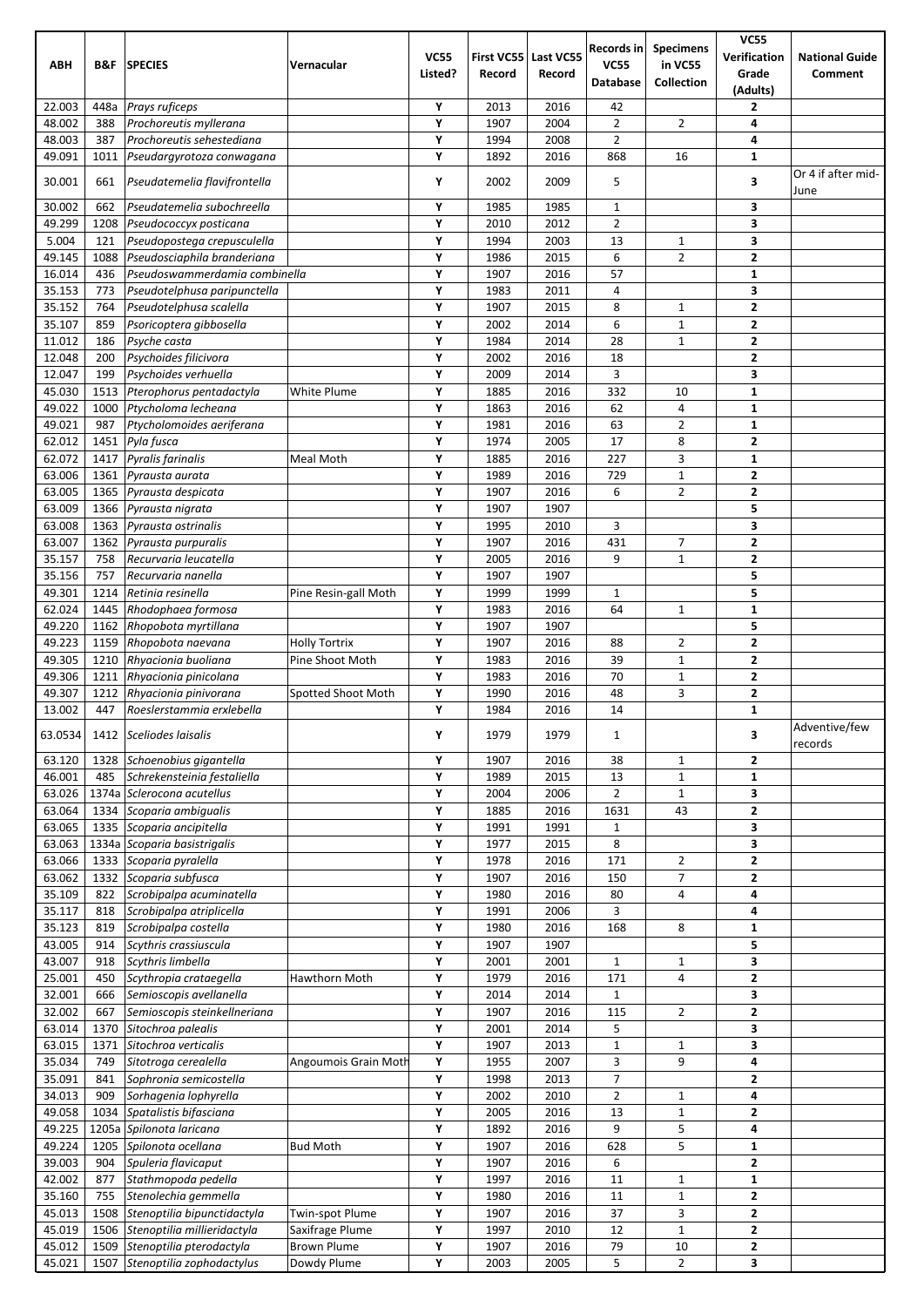|                  |            |                                                |                        | <b>VC55</b> | First VC55   | Last VC55    | Records in                     | <b>Specimens</b>      | <b>VC55</b><br>Verification | <b>National Guide</b>                    |
|------------------|------------|------------------------------------------------|------------------------|-------------|--------------|--------------|--------------------------------|-----------------------|-----------------------------|------------------------------------------|
| <b>ABH</b>       | B&F        | <b>SPECIES</b>                                 | Vernacular             | Listed?     | Record       | Record       | <b>VC55</b><br><b>Database</b> | in VC55<br>Collection | Grade<br>(Adults)           | Comment                                  |
| 4.009            | 115        | Stigmella alnetella                            |                        | Υ           | 1994         | 2001         | 4                              |                       | 4                           |                                          |
| 4.015            | 92         | Stigmella anomalella                           | Rose Leaf Miner        | Υ           | 1973         | 2016         | 91                             |                       | 4                           |                                          |
| 4.040            | 74         | Stigmella assimilella                          |                        | Υ<br>Υ      | 1995         | 2013         | 4                              |                       | 4                           |                                          |
| 4.061<br>4.045   | 83<br>50   | Stigmella atricapitella<br>Stigmella aurella   |                        | Υ           | 1976<br>1907 | 2012<br>2016 | 12<br>300                      | $\mathbf{1}$          | 4<br>4                      |                                          |
| 4.058            | 89         | Stigmella basiguttella                         |                        | Y           | 2016         | 2016         | $\mathbf{1}$                   |                       | 4                           |                                          |
| 4.005            | 110        | Stigmella betulicola                           |                        | Υ           | 1892         | 1973         | $\mathbf 1$                    |                       | 4                           |                                          |
| 4.014            | 98         | Stigmella catharticella                        |                        | Υ           | 1974         | 2016         | 16                             |                       | 4                           |                                          |
| 4.003            | 117        | Stigmella confusella                           |                        | Υ           | 1975         | 2016         | $\overline{7}$                 |                       | 4                           |                                          |
| 4.023            | 108        | Stigmella crataegella                          |                        | Υ           | 1993         | 2015         | 16                             |                       | 4                           |                                          |
| 4.052            | 57         | Stigmella filipendulae                         |                        | Υ           | 2001         | 2001         | $\mathbf{1}$                   |                       | 4                           |                                          |
| 4.032<br>4.008   | 75<br>114  | Stigmella floslactella<br>Stigmella glutinosae |                        | Υ<br>Υ      | 1907<br>1993 | 2015<br>2003 | 49<br>3                        |                       | 4<br>4                      |                                          |
| 4.055            | 81         | Stigmella hemargyrella                         |                        | Υ           | 1993         | 2016         | 23                             |                       | 4                           |                                          |
| 4.030            | 99         | Stigmella hybnerella                           |                        | Υ           | 1973         | 2013         | $\overline{7}$                 |                       | 4                           |                                          |
| 4.053            | 78         | Stigmella incognitella                         |                        | Y           | 2010         | 2010         | $\mathbf{1}$                   |                       | 4                           |                                          |
| 4.002            | 116        | Stigmella lapponica                            |                        | Υ           | 1973         | 2003         | 5                              |                       | 4                           |                                          |
| 4.043            | 63         | Stigmella lemniscella                          |                        | Υ           | 1974         | 2015         | 64                             |                       | 4                           |                                          |
| 4.007            | 112        | Stigmella luteella                             |                        | Υ           | 1892         | 2011         | 6                              |                       | 4                           |                                          |
| 4.024            | 104        | Stigmella magdalenae                           |                        | Υ           | 1974         | 2007         | $\overline{2}$                 |                       | 4                           |                                          |
| 4.013<br>4.010   | 97<br>111  | Stigmella malella<br>Stigmella microtheriella  | Apple Pigmy            | Y<br>Y      | 1993<br>1974 | 2012<br>2016 | 8<br>113                       |                       | 4<br>4                      |                                          |
| 4.036            | 72         | Stigmella myrtillella                          |                        | Υ           | 2003         | 2003         | $\mathbf{1}$                   |                       | 4                           |                                          |
| 4.025            | 103        | Stigmella nylandriella                         |                        | Υ           | 1892         | 2013         | 8                              |                       | 4                           |                                          |
| 4.038            | 70         | Stigmella obliquella                           |                        | Υ           | 1973         | 2016         | 28                             |                       | 4                           |                                          |
| 4.026            | 100        | Stigmella oxyacanthella                        |                        | Y           | 1973         | 2015         | 31                             |                       | 4                           |                                          |
| 4.020            | 82         | Stigmella paradoxa                             |                        | Υ           | 1974         | 2013         | 6                              |                       | 4                           |                                          |
| 4.054            | 79         | Stigmella perpygmaeella                        |                        | Υ           | 1973         | 2015         | 14                             |                       | 4                           |                                          |
| 4.042            | 67         | Stigmella plagicolella                         |                        | Υ           | 1973         | 2016         | 172                            |                       | 4                           |                                          |
| 4.022<br>4.063   | 107<br>86  | Stigmella regiella<br>Stigmella roborella      |                        | Υ<br>Y      | 2001<br>1995 | 2015<br>2013 | 9<br>5                         |                       | 4<br>4                      |                                          |
| 4.060            | 84         | Stigmella ruficapitella                        |                        | Y           | 1993         | 1993         | 3                              |                       | 4                           |                                          |
| 4.035            | 68         | Stigmella salicis                              |                        | Υ           | 1907         | 2016         | 35                             |                       | 4                           |                                          |
| 4.062            | 88         | Stigmella samiatella                           |                        | Υ           | 2011         | 2014         | 4                              |                       | 4                           |                                          |
| 4.041            | 66         | Stigmella sorbi                                |                        | Υ           | 1975         | 2010         | 8                              |                       | 4                           |                                          |
| 4.056            | 65         | Stigmella speciosa                             |                        | Υ           | 1976         | 2014         | $\overline{7}$                 |                       | 4                           |                                          |
| 4.047            | 53         | Stigmella splendidissimella                    |                        | Υ           | 1993         | 2016         | 46                             |                       | 4                           |                                          |
| 4.057<br>4.059   | 85<br>87   | Stigmella suberivora<br>Stigmella svenssoni    |                        | Y<br>Υ      | 2012<br>1975 | 2016<br>1993 | 5<br>$\overline{2}$            |                       | 4<br>4                      |                                          |
| 4.004            | 90         | Stigmella tiliae                               |                        | Υ           | 2013         | 2013         | $\mathbf{1}$                   |                       | 4                           |                                          |
| 4.034            | 77         | Stigmella tityrella                            |                        | Υ           | 1973         | 2016         | 68                             |                       | 4                           |                                          |
| 4.039            | 73         | Stigmella trimaculella                         |                        | Υ           | 1973         | 2016         | 20                             |                       | 4                           |                                          |
| 4.018            | 80         | Stigmella ulmivora                             |                        | Υ           | 1973         | 2016         | 40                             |                       | 4                           |                                          |
| 4.019            | 95         | Stigmella viscerella                           |                        | Υ           | 1973         | 2016         | 29                             |                       | 4                           |                                          |
| 49.382           | 1222       | Strophedra nitidana                            |                        | Υ           | 1907         | 2004         | $\mathbf{1}$                   |                       | 3                           |                                          |
| 49.381           | 1221       | Strophedra weirana                             |                        | Υ           | 2010         | 2011         | 3                              |                       | $\overline{\mathbf{3}}$     |                                          |
| 16.015           | 437        | Swammerdamia caesiella                         |                        | Υ           | 1907         | 2016         | 35                             |                       | $\mathbf{2}$                | Category 4 if<br>poorly marked /<br>worn |
| 16.017           | 438        | Swammerdamia pyrella                           |                        | Υ           | 1907         | 2016         | 97                             | 4                     | 2                           |                                          |
| 35.002           | 849        | Syncopacma cinctella                           |                        | Υ           | 1940         | 2015         | $\mathbf{1}$                   | $\mathbf{1}$          | 4                           |                                          |
| 35.003           | 844        | Syncopacma larseniella                         |                        | Υ           | 2003         | 2016         | 10                             | $\mathbf{1}$          | 4                           |                                          |
| 35.004<br>49.028 | 847<br>986 | Syncopacma taeniolella                         |                        | Υ<br>Υ      | 2005<br>1907 | 2015<br>2016 | $\overline{2}$<br>401          | $\mathbf{1}$<br>4     | 3<br>$\mathbf 1$            |                                          |
| 28.024           | 656        | Syndemis musculana<br>Tachystola acroxantha    |                        | Υ           | 2014         | 2016         | 37                             |                       | $\mathbf{1}$                |                                          |
| 11.006           | 181        | Taleporia tubulosa                             |                        | Υ           | 1984         | 2014         | 8                              |                       | $\mathbf{2}$                |                                          |
| 32.050           | 646        | Telechrysis tripuncta                          |                        | Υ           | 2011         | 2014         | $\overline{2}$                 |                       | 3                           |                                          |
| 35.143           | 774        | Teleiodes luculella                            |                        | Υ           | 1983         | 2015         | 59                             | $\overline{2}$        | $\mathbf 1$                 |                                          |
| 35.141           | 765        | Teleiodes vulgella                             |                        | Υ           | 1982         | 2016         | 239                            |                       | $\mathbf{2}$                |                                          |
| 35.146           | 776        | Teleiopsis diffinis                            |                        | Υ           | 1982         | 2015         | 14                             |                       | $\mathbf{2}$                |                                          |
| 35.037           | 840        | Thiotricha subocellea                          |                        | Υ           | 2003         | 2013         | 5                              | $\mathbf{1}$          | 3                           |                                          |
| 63.107           | 1321       | Thisanotia chrysonuchella                      |                        | Υ           | 2015         | 2015         | $\mathbf 1$                    | $\mathbf{1}$          | 3                           |                                          |
| 26.001<br>12.030 | 398<br>245 | Tinagma ocnerostomella<br>Tinea pallescentella | Large Pale Clothes Mot | Υ<br>Υ      | 2003<br>1986 | 2003<br>2015 | $\mathbf 1$<br>3               | $\mathbf{1}$          | 3<br>3                      |                                          |
| 12.027           | 240        | Tinea pellionella                              | Case-bearing Clothes N | Υ           | 1907         | 2016         | 35                             | 8                     | 4                           |                                          |
| 12.032           | 246        | Tinea semifulvella                             |                        | Υ           | 1883         | 2016         | 199                            | $\mathbf{1}$          | $\mathbf{1}$                |                                          |
| 12.033           | 247        | Tinea trinotella                               |                        | Υ           | 1907         | 2016         | 352                            | 10                    | $\mathbf 1$                 |                                          |
| 12.026           | 236        | Tineola bisselliella                           | Common Clothes Moth    | Υ           | 1907         | 2015         | 6                              | 4                     | 3                           |                                          |
| 10.001           | 123        | Tischeria ekebladella                          |                        | Υ           | 1907         | 2016         | 40                             |                       | $\mathbf{2}$                |                                          |
| 49.044           | 1025       | Tortricodes alternella                         |                        | Υ           | 1907         | 2016         | 169                            | 35                    | $\mathbf 1$                 |                                          |